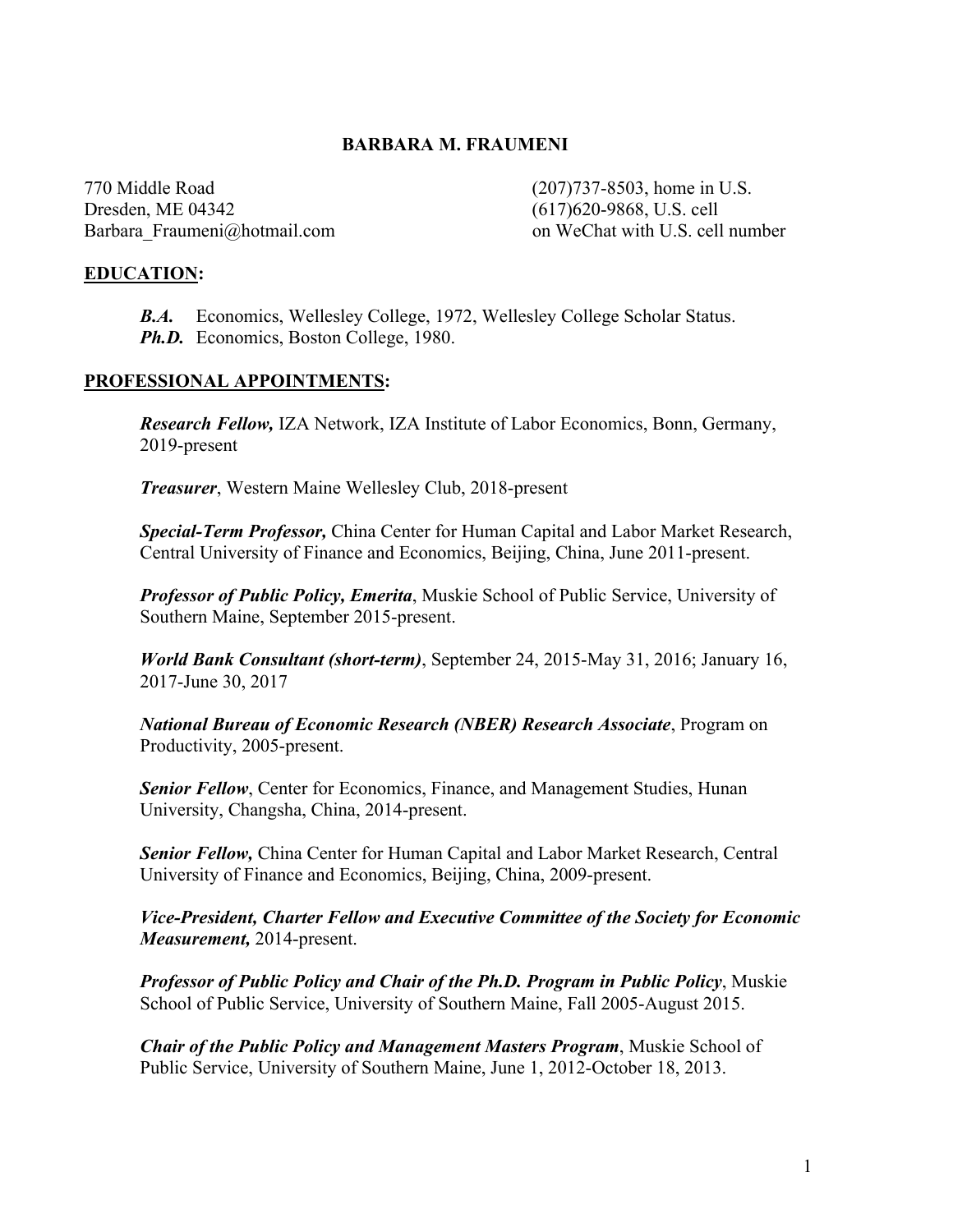*Chair, International Association for Research in Income and Wealth (IARIW)*, August 2012-August 2014.

*Chair, Committee on the Status of Women in the Economics Profession*, American Economic Association, July 1, 2008 – December 31, 2011.

*Associate Executive Director for Academic and Student Affairs*, Muskie School of Public Service, University of Southern Maine, July 2010 to June 2011.

*Associate Dean for Research,* Muskie School of Public Service, University of Southern Maine, Fall 2007 to August 2010.

*Co-manager of the School*, performing the duties of a Dean, Muskie School of Public Service, University of Southern Maine, February to July 2010.

*Associate Dean for Academic and Student Affairs,* Muskie School of Public Service, University of Southern Maine, Fall 2009 to July 2010.

*President,* The National Economics Club, Washington, DC, 2002.

*Vice-President or Board Member,* The National Economics Club, Washington, DC, 2001.

*Chief Economist*, Bureau of Economic Analysis, 1999-June 2005.

*Professor*, Northeastern University, 1994-Fall 2004.

*Research Fellow*, Program on Technology and Economic Policy, Harvard University, Kennedy School of Government, Sabbatical Leave, 1988-1989; Continuing Position, 1988-1991; from Summer 1992-1998.

*Visiting Scientist/Economics Program Director*, National Science Foundation, Arlington, VA, July 1995-July 1996.

*Advisor to the Chief Economist*, Bureau of Economic Analysis, U.S. Department of Commerce, September 1994-June 1995.

*Associate Professor*, Northeastern University, 1988-1994.

*Visiting Scholar*, Program on Technology and Economic Policy, Harvard University, Kennedy School of Government, Spring Semester, 1992.

*Assistant Professor*, Northeastern University, 1982-1988.

*Visiting Lecturer*, Tufts University, Part-Time, 1981-1982. *Economist*, Dale Jorgenson Associates, 1980-1982.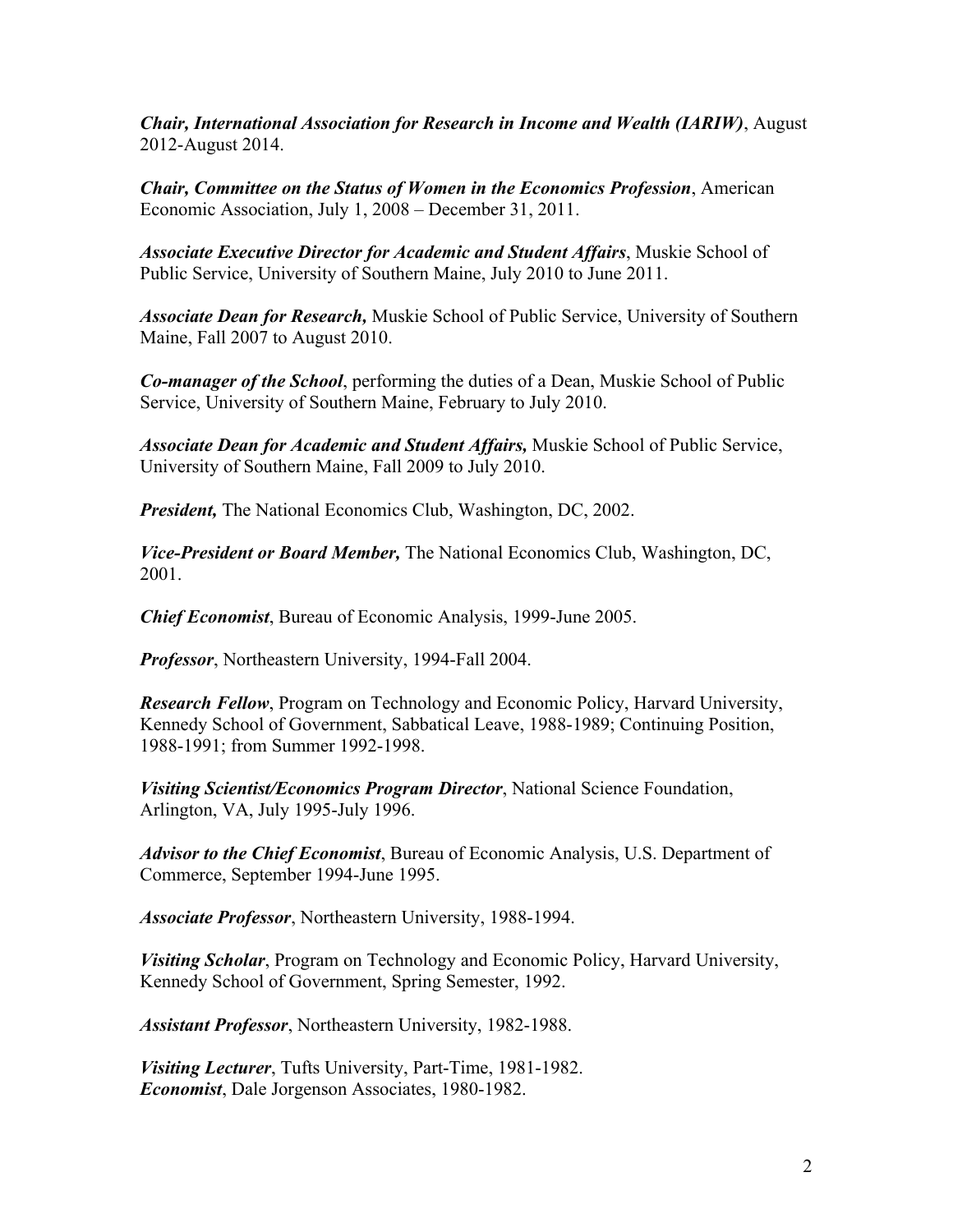*Assistant Professor*, Wellesley College, Part-Time, 1980-1981. *Instructor*, Wellesley College, Spring, Part-Time, 1980. *Research Associate*, Dale Jorgenson Associates, 1978-1980. *Research Associate*, Data Resources, Inc., 1974-1978. *Research Assistant*, Data Resources, Inc., 1972-1974.

### **AWARDS:**

Wellesley College Athletic Hall of Fame, sculler (rower), inducted October 2016.

Gold Medal, highest award given by the U. S. Department of Commerce, for work on R&D while Chief Economist of the Bureau of Economic Analysis, November 8, 2006.

American Economic Association, Committee on the Status of Women in the Economics Profession, Carolyn Shaw Bell Award, given to an individual for furthering the status of women in the economics profession, 2006.

Gretchen Elizabeth Evenson Award, given to the senior who has best achieved and exemplified the virtues and qualities of womanhood, 1968.

Aldina Nash Award, Lake Washington Rowing Club, 1968.

### **BOOKS:**

*Measuring Human Capital*, editor and co-author of the introduction and three chapters, Academic Press, Cambridge, MA, 2021.

*Measuring Economic Growth and Productivity*: *Foundations, KLEM Production Models, and Extensions,* editor and author of one chapter, Academic Press, Cambridge, MA, November 2019.

*Productivity and U.S. Economic Growth*, Harvard University Press, co-authored with Dale W. Jorgenson and Frank M. Gollop, 1987, published in the People's Republic of China in Chinese, 1990, Greek language edition: Gutenberg: Gutenberg University Press, 1999, reissued in paperback form by iUniverse.com, September 1999.

### **JOURNAL GUEST EDITING**:

*Review of Income and Wealth*, IARIW-OECD Special Conference on the Future of the National Accounts: "W(h)ither the SNA?", with Peter van de Ven and Ann Harrison, Income and Wealth series 63, supplement 2, December 2017.

*Review of Income and Wealth*, IARIW-ICRIER Special Conference on Experiences and Future Challenges in Measuring Income Inequality and Poverty in South Asia, with Deb Kusum Das, Income and Wealth series 65, supplement 1, November 2019.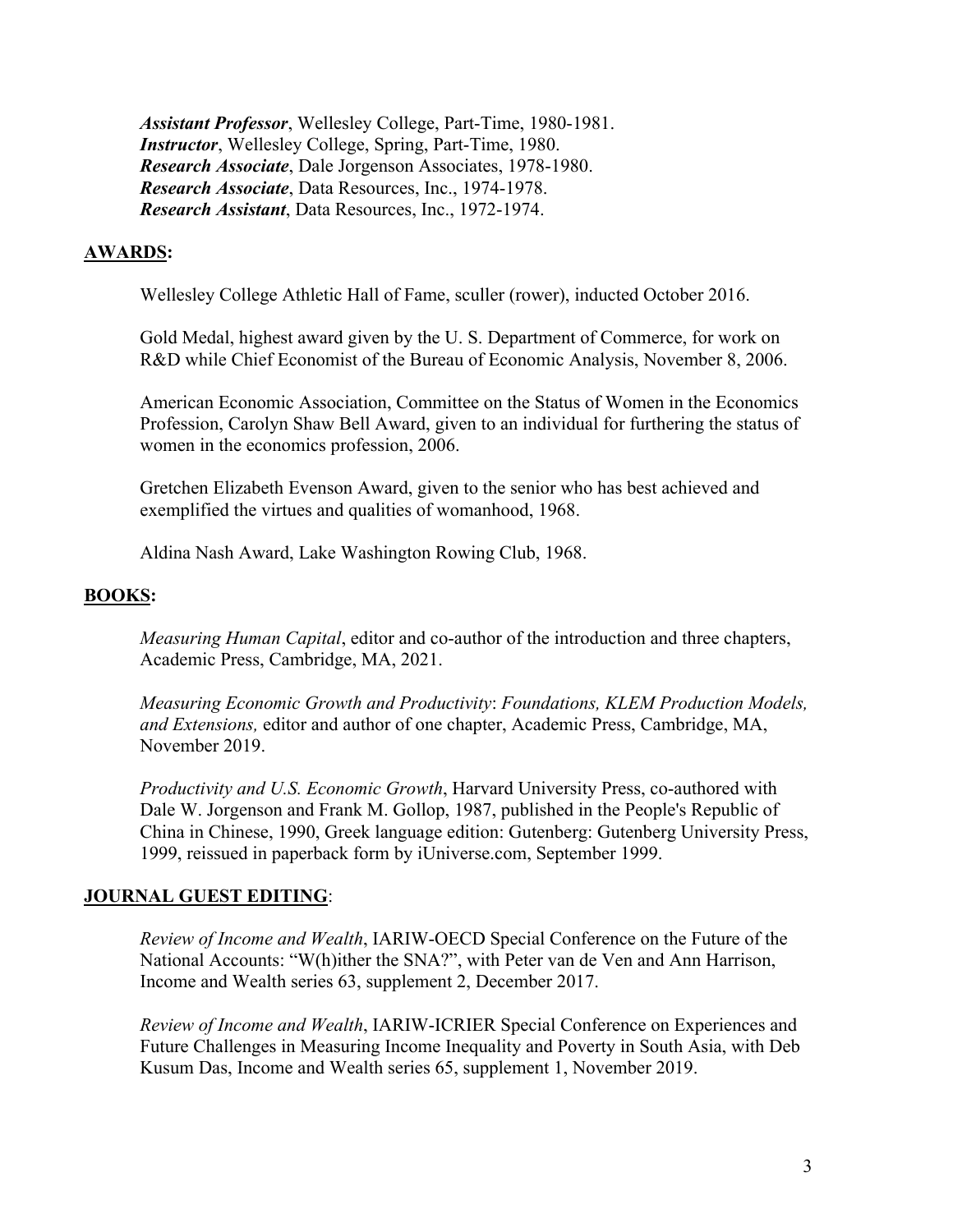# **PAPERS:**

### **Human Capital and Education**

- 1. "Human Capital Growth with Region and Gender in Perspective," chapter 6 of United Nations Environmental Program, *Inclusive Wealth Report 2022*, UNEP, forthcoming, with Gang Liu, also available as NBER Working Paper 30035, May 2022 and IZA Discussion Paper 15273, May 2022.
- 2. "Introduction" with Gang Liu, in Barbara M. Fraumeni, editor, *Human Capital Measurement*, Academic Press, Cambridge, MA, 2021, in Barbara M. Fraumeni, editor, *Human Capital Measurement*, Academic Press, Cambridge, MA, 2021, pp. ix-xix.
- 3. "Summary of Lim, S. S., et al., 'Measuring Human Capital: A Systematic Analysis of 195 Countries and Territories, 1990-2016,'" with Gang Liu, in Barbara M. Fraumeni, editor, *Human Capital Measurement*, Academic Press, Cambridge, MA, 2021, pp. 117-23.
- 4. "Summary of World Economic Forum, 'The Global Human Capital Report 2017—Preparing People for the Future of Work,'" with Gang Liu, in Barbara M. Fraumeni, editor, *Human Capital Measurement*, Academic Press, Cambridge, MA, 2021, pp. 125-138.
- 5. "The Accumulation of Human and Market Capital in the United States: The Long View, 1948–2013," with Michael S. Christian and Jon D. Samuels, in Barbara M. Fraumeni, editor, *Human Capital Measurement*, Academic Press, Cambridge, MA, 2021, pp. 167-97; an earlier version published as National Bureau of Economic Research (Cambridge, MA, USA) May 2020 working paper 27170 and IZA Institute of Labor Economics (Bonn, Germany) May 2020 discussion paper 13239.
- 6. "Health and Economic Impact of Air Pollution in the States of India: the Global Burden of Disease Study 2019" and its supplementary appendix, *Lancet Planetary Health*, with Anamika Pandey and many others, volume 5, January 2021, pp. e25-38, published online December 22, 2020.
- 7. "A Brief Introduction to Human Capital Measures," with Gang Liu, National Bureau of Economic Research (Cambridge, MA, USA) July 2020 working paper 27561 and IZA Institute of Labor Economics (Bonn, Germany) July 2020 discussion paper 13494.
- 8. "Regional Distribution and Dynamics of Human Capital in China, 1985-2014," *Journal of Comparative Economics*, with Haizheng Li, Junzi He, and Qinyi Liu, volume 47, issue 4, December 2019, pp. 853-866.
- 9. "Accumulation of Market and Human Capital in the United States, 1975-2012: An Analysis by Gender," with Michael S. Christian, in Barbara M. Fraumeni, editor, *Measuring Economic Growth and Productivity*: *Foundations, KLEM Production Models, and Extensions,* Academic Press, Cambridge, MA, November 2019, pp. 509-529; an earlier version published as National Bureau of Economic Research (Cambridge, MA, USA) May 2019 working paper 25864 and IZA Institute of Labor Economics (Bonn, Germany) May 2019 discussion paper 12364.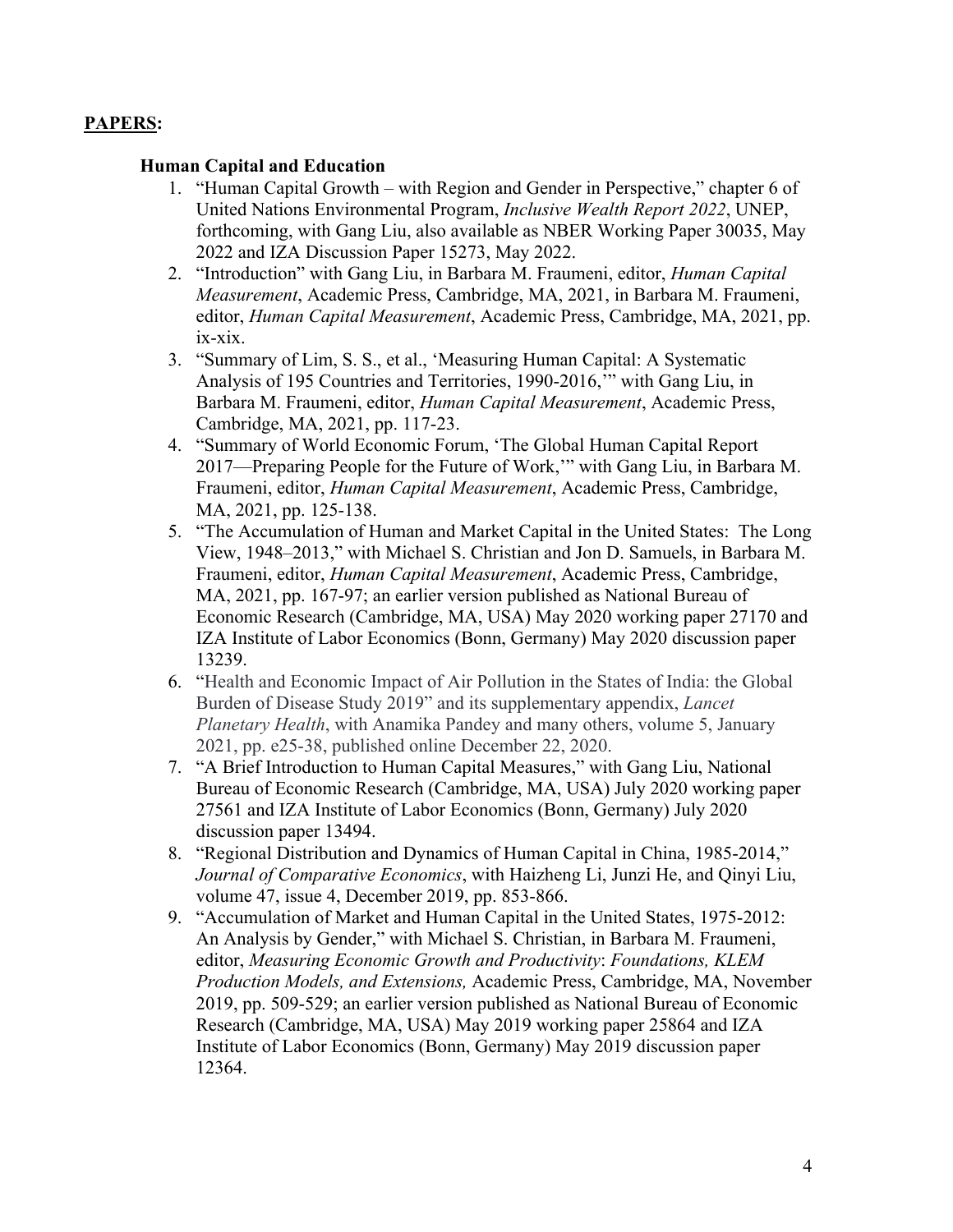- 10. "Human Capital: Educational Attainment Progress," chapter 7 of Urban Institute (Kyushu University) and United Nations Environmental Program, *Inclusive Wealth Report 2018*, with Gang Liu, Abingdon, Oxon, England, Routledge, 2018, pp. 179-193.
- 11. "Human Capital Productivity," chapter 5 of part I of Deb Kusum Das, ed., *Productivity Dynamics in Emerging and Advanced Countries*, Routledge, Oxfordshire, England, 2018, pp. 140-153.
- 12. "Accumulation of Human and Nonhuman Capital, Revisited," *Review of Income and Wealth*, series 63, supplement 2, December 2017, pp. S381-S410; previous versions presented at the IARIW Special Conference W(h)ither the SNA in Paris, France, with Michael S. Christian and Jon D. Samuels, April 17, 2015 and a NBER Working Paper 21284, June 2015.
- 13. "Regional Distribution and Dynamics of Human Capital in China 1985-2014: Education, Urbanization, and Aging of the Population," with Haizheng Li, Junzi He, Qinyi Liu, and Xiang Zheng, NBER Working Paper 22906, December 2016.
- 14. "Measuring Human Capital: Country Experiences and International Initiatives," in *Growth and Stagnation in the World Economy*, Dale W. Jorgenson, Kyoji Fukao, and Marcel Timmer (eds.), with Gang Liu, Cambridge University Press, 2016, pp. 429-468.
- 15. United Nations Economic Conference for Europe, *Guide on Measuring Human Capital*, Prepared by the Task Force on Human Capital, ECE/CES/STAT/6, 2016, acknowledged as primary having primary responsibility for drafting Chapter 7: Human capital country studies, as well as working on other parts of the publication as a member of the Task Force on Human Capital.
- 16. "Choosing a Human Capital Measure: Educational Attainment Gaps and Rankings," NBER Working Paper 21283, June 2015.
- 17. "Human Capital: Country Estimates Using Alternative Approaches," chapter 4 in UNU-IHDP and UNEP, *Inclusive Wealth Report 2014, Measuring Progress Toward Sustainability,* with Gang Liu, Cambridge: Cambridge University Press, 2014, pp. 109-122.
- 18. "Human Capital Measurement: A Bird's Eye View" Chapter 3 in UNU-IHDP and UNEP (2014). *Inclusive Wealth Report 2014, Measuring Progress Toward Sustainability,* with Gang Liu, Cambridge: Cambridge University Press, 2014, pp. 83-107.
- 19. "Human Capital Estimates in China: New Panel Data 1985-2010," in *China Economic Review*, with Haizheng Li, Qinyi Liu, Bo Li, and Xiaobei Zhang, volume 30, issue C, 2014, pp. 397-418.
- 20. "Regional Distribution and Development of Human Capital in China," *Economic Research Journal* co-authored with Haizheng Li, Na Jia, Xiaobei Zhang, in Chinese, July 2013, pp. 49-62.
- 21. *Human Capital Report: Capital in China 2012,* with Haizheng Li, Na Jia, and Xiaobei Zhang, draft version presented December 14, 2012 in Beijing, China at the China Center for Human Capital and Labor Market Research at the Central University for Finance and Economics.
- 22. "Human Capital Productivity: A New Concept for Productivity Analysis" *International Productivity Monitor*, Number 24, Fall 2012, pp. 20-26.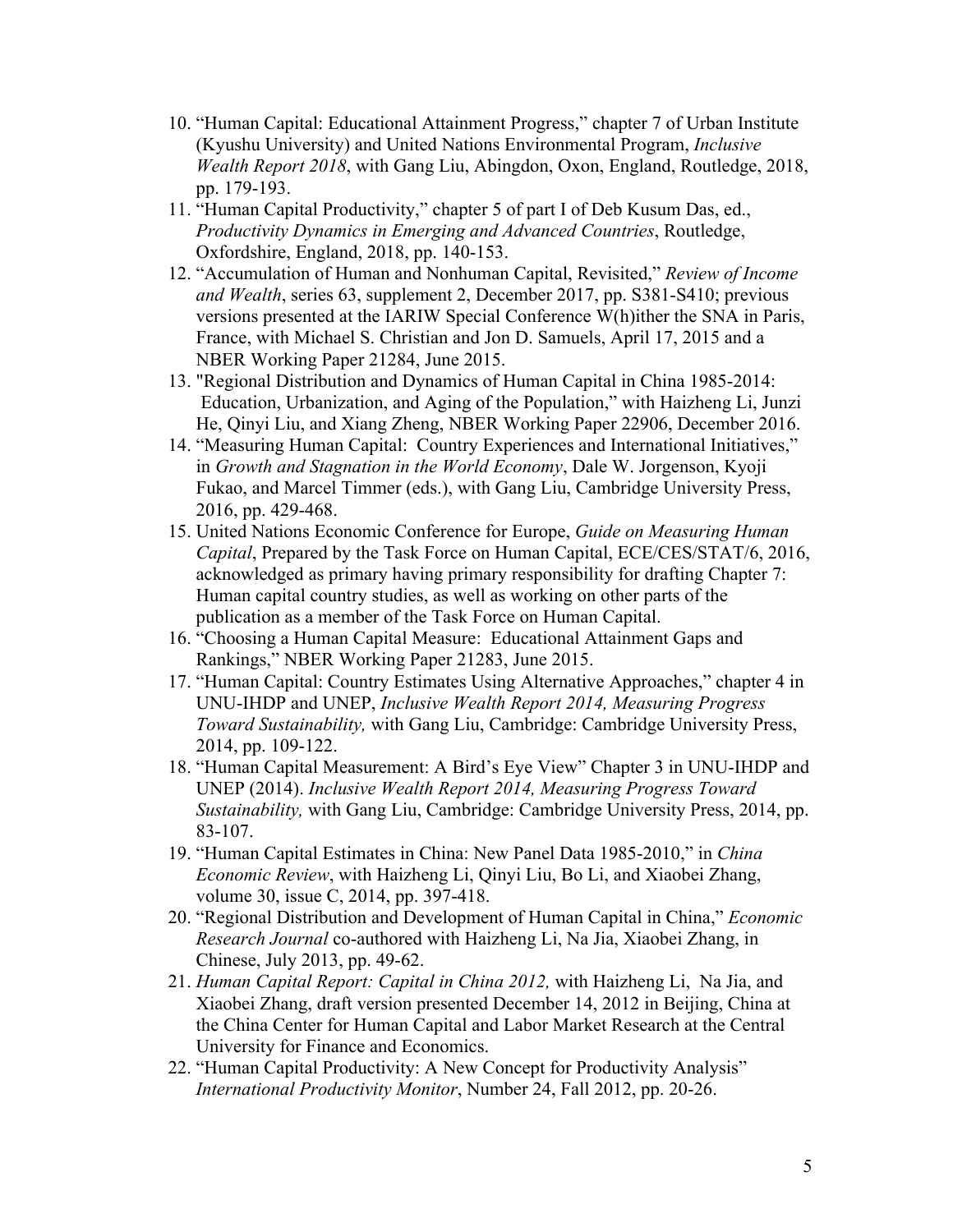- 23. "Human Capital in China, 1985-2008," with Haizheng Li, Yunling Liang, Zhiqiang Liu, and Xiaojun Wang, *Review of Income and Wealth*, volume 59, issue 2, June 2013, pp. 212-234.
- 24. Panel on Measuring Higher Education Productivity: Conceptual Framework and Data Needs, Theresa A. Sullivan, Christopher Mackie, William F. Massy, and Esha Sinha, eds., *Improving Measurement of Higher Education Productivity*, National Research Council of the National Academies, Committee on National Statistics and Board on Testing and Assessment, The National Academies Press, Washington, D.C., May 2012. This is a panel authored book and I was a member of the panel.
- 25. "Human Capital Accounts: Choice of Rates and Construction of Volume Indices," National Bureau of Economic Research Working Paper Number 16895, March 2011, published by the Italian Statistical Agency in Italian, *Capitale Umano Definizione e Misurazioni*, edited by (A cura di) Leonello Tronti, Associazione Italiana degli Economisti del Lavoro, Fondazione Giovanni Agnelli , Societa Italiana di Statistica (SIS), CEDAM, Milan, 2012, pp. 129-147, 2012.
- 26. "Human Capital and Economic Growth in China," listed as contributor to the publication with Haizheng Li and Glenn-Marie Lange, Chapter 6 of *The Changing Wealth of Nations, Measuring Sustainable Development in the New Millennium*, The International Bank for Reconstruction and Development/The World Bank, Washington, DC., 2011, pp. 105-118.
- 27. "China's Human Capital Measurement and Index Construction," co-authored with Haizheng Li, Yunling Liang, Zhiqiang Liu, and Xiaojun Wang, *Economic Research Journal*, in Chinese, August 2010, pp. 42-54.
- 28. "Human Capital in China," co-authored with Haizheng Li, Zhiqiang Liu, and Xiaojun Wang, National Bureau of Economic Research Working Paper Number 15500, November 2009.
- 29. "Human Capital in China," co-authored with Haizheng Li, Zhiqiang Liu, and Xiaojun Wang, China Center for Human Capital and Labor Market Research, Central University of Finance and Economics, prepared for the International Symposium on Measuring Human Capital and Its Impact on Welfare and Growth: Inaugurating the China Human Capital Index, Beijing, China, October 10, 2009.
- 30. "Human Capital: From Indicators to Accounts," paper presented at a Fondazione Giovanni Agnelli/OECD workshop on human capital accounts, Turin, Italy, November 4, 2008, available at http://www.oecd.org/document/39/0,3343,en\_2649\_33715\_41153767\_1\_1\_1\_1,0 0.html .
- 31. "Cuentas de Produccion Domestica de los Hogares para Canada, Mexico, y Estados Unidos: Aspectos Metodologicos, Resultados y Recomendaciones," in *La Economia Invisible y las Desigualdades de Genero*, Organization Panamaricana de la Salud, Washington, D.C. 2008, pp. 21-34.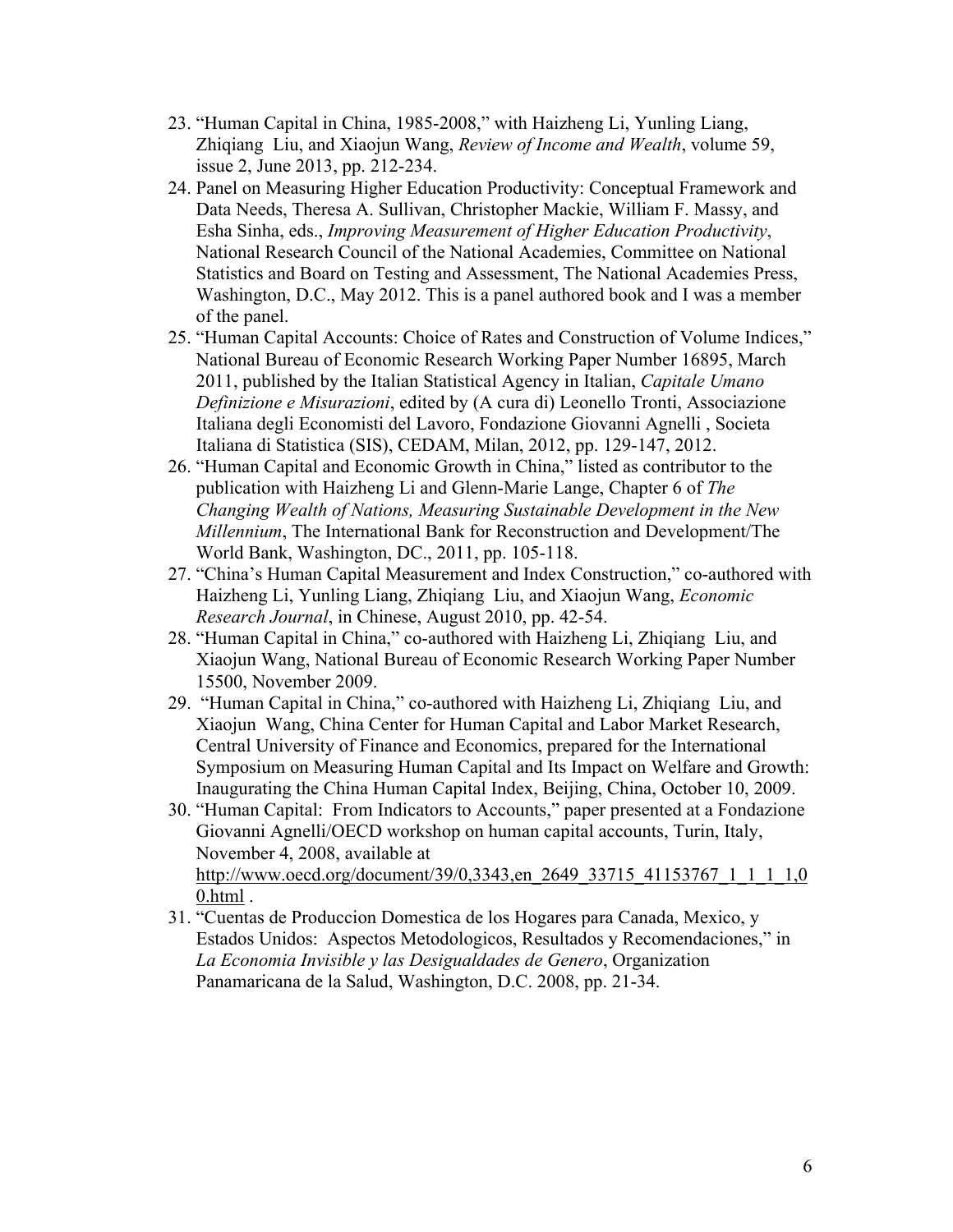- 32. "Household Production Accounts for Canada, Mexico, and the United States: Methodoligal Issues, Results and Recommendations," chapter 2 in Pan American Health Organization (Regional Office of the World Health Organization), United Nation's Economic Commission for Latin American Countries, and State Agency for National Research Council of Spain, *The Invisible Economy and Gender Inequalities: The Importance of measuring and Valuing Unpaid Work*, 2010, pp. 19-30 – Spanish version of the paper liste above.
- 33. "Household Production Accounts for Canada, Mexico, and the United States: Methodological Issues, Results, and Recommendations," IARIW 30<sup>th</sup> General Conference, Portoroz, Slovenia, August 26, 2008, available at http://www.iariw.org/papers/2008/fraumeni.pdf.
- 34. "Measuring the Education Output of Government Using a Human Capital Approach: What Might Estimates Show?" in United Nations Economic Commission for Europe and Statistics Netherlands, *Measuring Capital Beyond the Traditional Measures, Proceedings of the Seminar Session of the 2007 Conference of European Statisticians*, United Nations, New York and Geneva, 2008, pp. 113-123, paper presented at the Fifty-fifth Plenary Session, Geneva, 11- 13 June 2007.
- 35. "Price and Real Output Measures for the Education Function of Government: Exploratory Estimates for Primary and Secondary Education," co-authored with Marshall B. Reinsdorf, Brooks B. Robinson, and Mathew P. Williams, in John Greenlees and Charles Hulten, eds., *Price Index Concepts and Measurement*, CRIW NBER Book Series Studies in Income and Wealth, University of Chicago Press, 2009, pp.373-403.
- 36. "Real Output Measures for the Education Function of Government: A First Look at Primary and Secondary Education," co-authored with Marshall B. Reinsdorf, Brooks B. Robinson, and Matthew P. Williams, paper presented at the Public Services Performance Workshop, National Institute of Economic and Social Research, London, UK, March 2, 2004.
- 37. "The Output of the Education Sector as Determined by Education's Effect on Lifetime Income," paper presented at the Brookings Program on Output and Productivity Measurement in the Service Sector, Workshop on Measuring the Output of the Education Sector, Brookings Institution, Washington, DC, April 7, 2000.
- 38. "The Quality of the U.S. Work Force, 1948-90," co-authored with Dale W. Jorgenson and Mun S. Ho, paper presented by Dale W. Jorgenson at the NBER Summer Institute, Cambridge, MA, July 21, 1994.
- 39. "Education and Economic Growth," *Atlantic Economic Journal*, co-authored with Dale W. Jorgenson, Vol. 21, No. 2, 1993, pp. 1-25.
- 40. "Investment in Education and U.S. Economic Growth," *Scandinavian Journal of Economics*, co-authored with Dale W. Jorgenson, Vol. 94, supplement, 1992, pp. S51-70.
- 41. "Investeringar i Utbildning och Ekonomisk Tillvaxt i USA," in L. Bergman, (ed.), *Produktivitet & Ekonomisk Tillvaxt, Ekonomiska Radet 1991*, co-authored with Dale W. Jorgenson, Ekonomiska Radet, Stockholm, Sweden, 1992, pp. 71-99.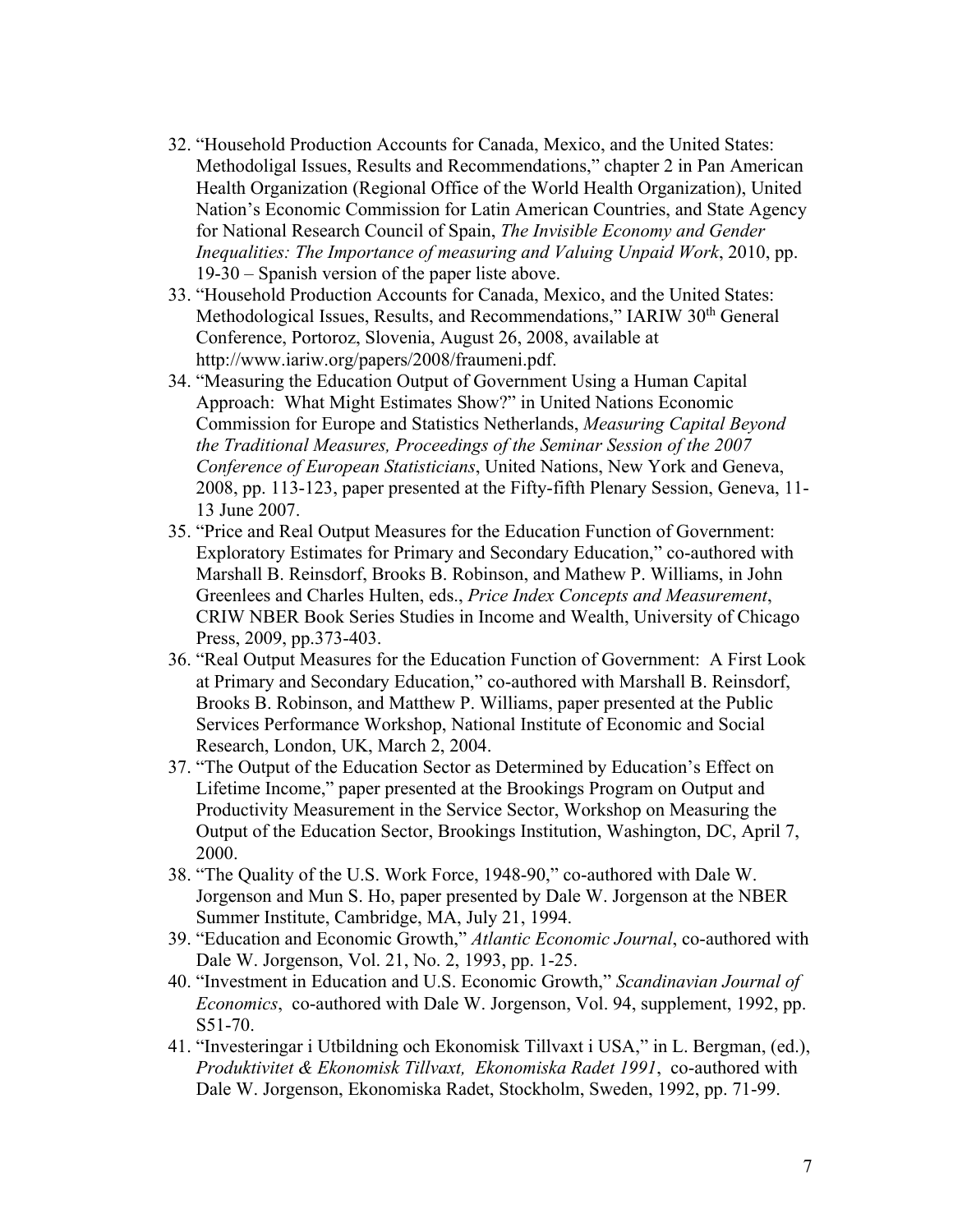- 42. "The Output of the Education Sector," in Z. Griliches, T. Breshnahan, M. Manser, and E. Berndt (eds.), *The Output of the Service Sector*, co-authored with Dale W. Jorgenson, Chicago, NBER, 1992, pp. 303-341.
- 43. "Investment in Education and U.S. Economic Growth," in M. Bloomfield, M. Thorning and C. Walker (eds.), *The Saving Challenge: The Options for Productivity and Growth*, co-authored with Dale W. Jorgenson, Westview Press, Boulder, Colorado, 1990, pp. 114-143.
- 44. "Investment in Education," *Educational Researcher*, co-authored with Dale W. Jorgenson, Vol. XVIII, No. 4, May 1989, pp. 35-44.
- 45. "Investment in Education and U.S. Economic Growth," co-authored with Dale W. Jorgenson, Conference on Welfare, Quality and Productivity in the Service Industries: An International Symposium on Productivity Concepts and Measurement Problems, Uppsala University, Uppsala, Sweden, May 21-23, 1991.
- 46. "Productivity and U.S. Economic Growth: 1979-1985," co-authored with Dale W. Jorgenson, Discussion Paper, Harvard Institute of Economic Research, Cambridge, MA, December 1990.
- 47. "The Accumulation of Human and Non-Human Capital, 1948-1984," in R. Lipsey and H. Tice, *The Measurement of Saving, Investment and Wealth*, co-authored with Dale W. Jorgenson, Chicago, University of Chicago Press, NBER, 1989, pp. 227-282, presented in at the CRIW, NBER Conference on the Measurement of Saving, Investment, and Wealth, March 27, 1987.
- 48. "The Output of the Education Sector," paper presented at an invited American Economic Association (AEA) session entitled "New Developments in National Income and Product Accounts," Allied Social Science Association (ASSA) Annual Meeting, Atlanta, December 1989.
- 49. "The Output of the Education Sector," paper presented at the NBER Productivity Winter Meetings and Summer Institute of the Measurement of Output and Prices subgroup, 1988.

### **Nonhuman Capital and Productivity**

- 50. "U.S. Agricultural Productivity: A Review of Current Methods," co-authored by Richard Shumway, Lilyan Fulginiti, Jon Samuels, and Spiro Stefanou, *Applied Economic Perspectives and Policy*, advance online access January 11, 2016, paper publication 2016, vol. 38, number 1, pp. 1-29.
- 51. "Frontiers and Opportunities in Productivity Research," part of a "Symposium on Priorities and Directions for Future Productivity Research," *International Productivity Monitor*, Number 27, Fall 2014, pp. 20-21.
- 52. Panel on Developing Science, Technology and Innovation Indicators for the Future (as a panel member), Robert E. Litan, Andrew W. Wyckoff, and Kaye Husbands Fealing, eds. (2014) *Capturing Change in Science, Technology, and Innovation: Improving Indicators to Inform Policy*, National Research Council of the National Academies, The National Academies Press, Washington, DC.
- 53. *Measurement of U.S. Agricultural Productivity: A 2014 Review of Current Statistics and Proposals for Change*, co-authored with C. Richard Shumway, Lilyan E. Fulginiti, Jon D. Samuels, and Spiro E. Stefanou, September 2014.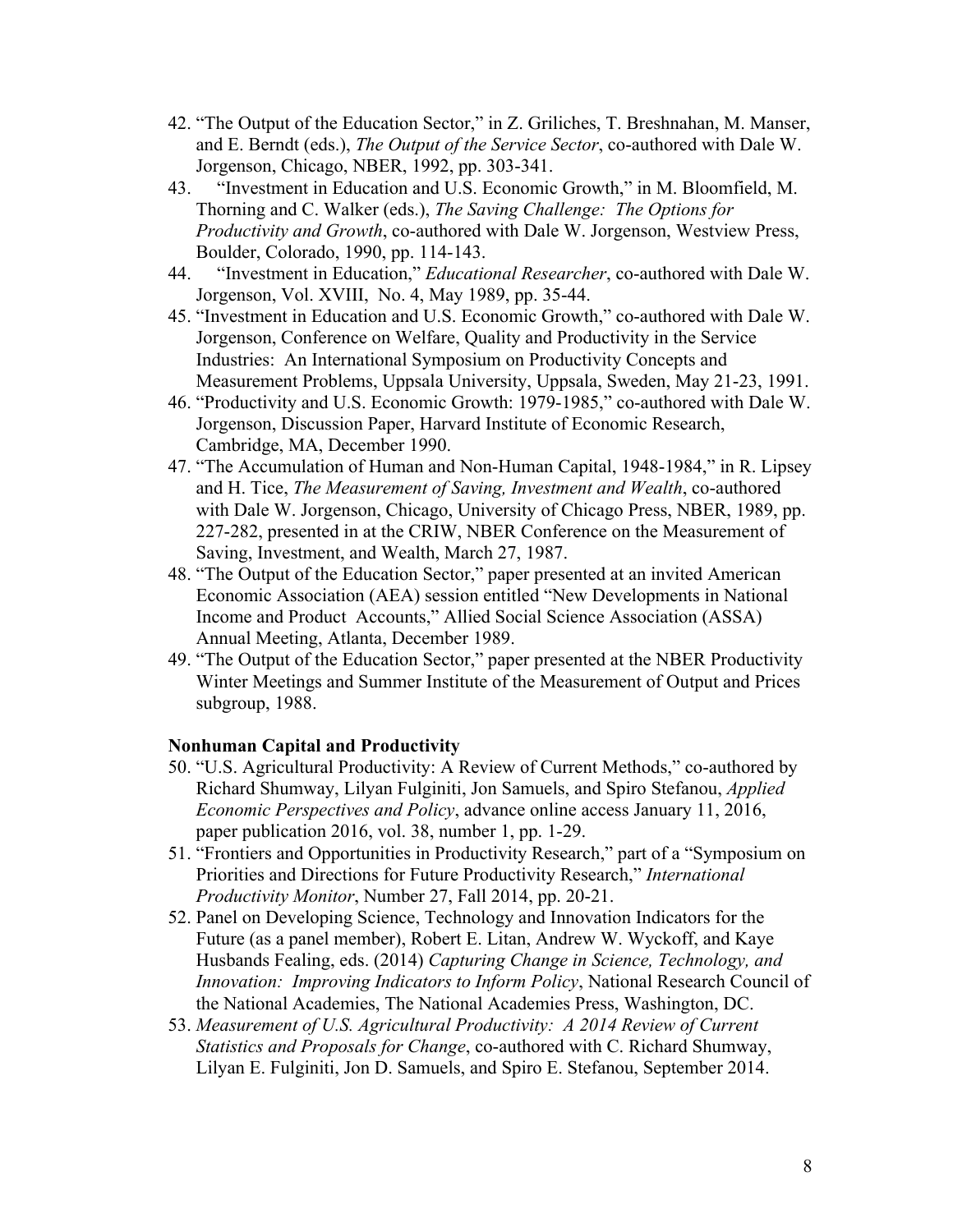- 54. "A Proposal to Include Motor Vehicles in the U.S. Travel and Tourism Accounts," co-authored with Sumiye Okubo and Mahnaz Fahim-Nader, *Survey of Current Business*, June 2007, pp. 30-42, available at http://www.bea.gov/scb/pdf/2007/06%20June/0607 Travel.pdf.
- 55. "An Integrated BEA/BLS Production Account: A First Step and Theoretical Considerations," co-authored with Michael J. Harper, Susan G. Powers, and Robert E. Yuskavage, in Dale W. Jorgenson, J. Steven Landefeld, and William D. Nordhaus, eds., *A New Architecture for the U.S. National Accounts*, CRIW/NBER, University of Chicago Press, 2006, pp. 355-435.
- 56. "Improved U.S. Travel and Tourism Satellite Accounts: Extension to Include Imputed Services of Motor Vehicles and Vacation Homes," paper presented by co-authors Sumiye Okubo and Mahnaz Fahim-Nader at the International Conference on Tourism Satellite Accounts: Credible Numbers for Good Business Decisions, Vancouver, BC Canada, May 8-10, 2001.
- 57. "Alternative Treatments of Consumer Durables in the National Accounts," paper presented by co-author Sumiye Okubo at the Bureau of Economic Analysis (BEA) Advisory Committee meeting, May 11, 2001.
- 58. "The Measurement of Depreciation, Capital Stocks, and Changes in Stocks in the U.S. National Income and Product Accounts," co-authored with Shelby W. Herman, paper presented at IARIW's 26<sup>th</sup> General Conference, Cracow, Poland, August 28, 2000.
- 59. "Depreciating Personal Computers," co-authored with Shelby W. Herman, BEA National Income and Product Accounts (NIPA) comprehensive proposal, 1999.
- 60. "Revision of Service Life for Highways and Streets," co-authored with Jennifer Franklin, BEA NIPA comprehensive revision proposal, 1999.
- 61. "Productivity, Wealth, Intangible and Human Capital," paper presented at the CRIW, NBER Pre-conference on New Developments in Productivity Analysis, Washington, D.C., November 22, 1997.
- 62. "Expanding Economic Accounts for Productivity Analysis: A Nonmarket and Human Capital Perspective," CRIW, NBER Conference on New Developments in Productivity Analysis, Silver Spring MD, March 21, 1998.
- 63. "The Measurement of Depreciation in the U.S. National Income and Product Accounts," *Survey of Current Business*, pp. 7-23, July 1997.
- 64. "Productivity and Economic Growth," teachers textbook supplement to Richard Tresch, *Principles of Economics*, West Publishers, 1994.
- 65. "The Economics of Technical Progress: A Comment," *Eastern Economic Review*, Volume XV, No. 4, October-December 1989, p. 337.
- 66. "A General Analysis of U.S. Interindustry Productivity Growth Differences, 1948-1979," in J. W. Kendrick, (ed.), *Interindustry Differences in Productivity Growth*, co-authored with Dale W. Jorgenson and Frank M. Gollop, Boston, Ballinger, 1987.
- 67. "The Role of Capital in U.S. Economic Growth, 1948-1979," in A. Dogramaci, (ed.), *Measurement Issues and Behavior of Productivity Variables*, co-authored with Dale W. Jorgenson, Boston, Klower-Nijhoff, 1986, pp. 161-244.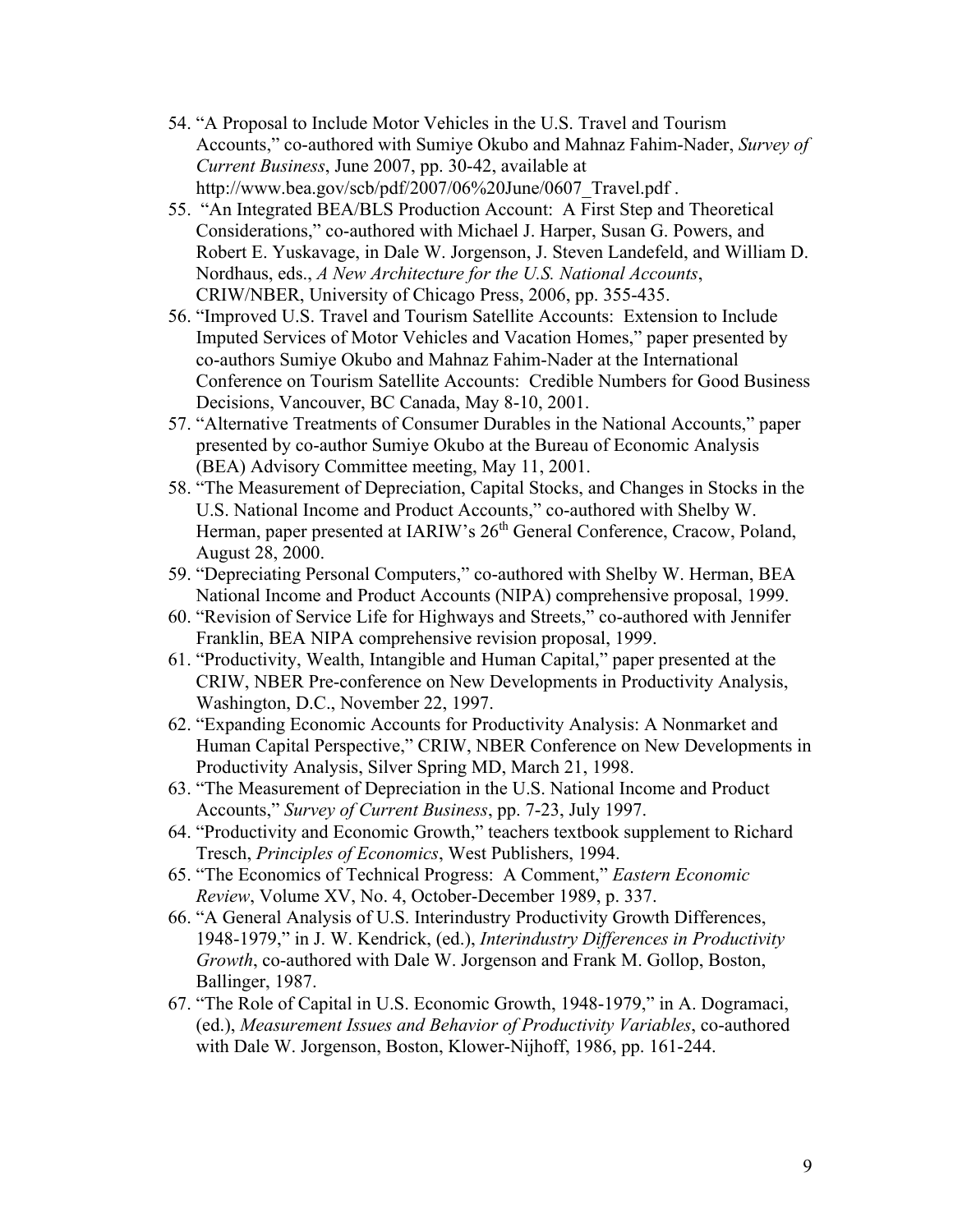- 68. "Productivity and Growth of Sectoral Output in the United States, 1948-1979," co-authored with Dale W. Jorgenson and Frank M. Gollop Discussion Paper Number 1217, Cambridge, Harvard Institute of Economic Research, February 1986.
- 69. "The Role of Capital in U.S. Economic Growth, 1948-1979," co-authored with Dale W. Jorgenson, Discussion Paper Number 1134, Cambridge, Harvard Institute of Economic Research, February 1985.
- 70. "Relative Prices and Technical Change," in W. Eichhorn, R. Henn, K. Neumann, and R. W. Shephard (eds.), *Quantitative Studies on Production and Prices*, coauthored with Dale W. Jorgenson, Federal Republic of Germany, Physica-Verlag, Wurzburg-Wein, 1983, pp. 241-269.
- 71. "The Role of Capital and Productivity in U.S. Economic Growth," *Conference Proceedings of the Small Business Research Conference*, Vol. 2, Bentley College, Waltham, March 5-7, 1981, pp. 197-217.
- 72. "Relative Prices and Technical Change in Production," in E. Berndt and B. Field (eds.), *Modeling and Measuring Natural Resource Substitution*, co-authored with Dale W. Jorgenson, Cambridge, MIT Press, 1981, pp. 17-47.
- 73. "Capital Formation and U.S. Economic Growth, 1948-1976," in A. Dogramaci (ed.), *Productivity Analysis: A Range of Perspectives*, co-authored with Dale W. Jorgenson, Boston, Martinus Nijhoff, November 1980, pp. 49-70.
- 74. "Rate of Return by Industrial Sector in the United States, 1948-1976," *American Economic Review*, co-authored with Dale W. Jorgenson, Vol. 70, No. 2, May 1980, pp. 326-330; reprinted in Committee on Commerce, Science, and Transportation, United States Senate, *Industrial Innovation*, Ninety-Sixth Congress, First Session, 1979, pp. 110-120.
- 75. "The Sectoral Sources of U.S. Economic Growth, 1948-1976," in J. Frohn and R. Staglin (eds.), *Empirischen Wirtschaftforshung*, co-authored with Dale W. Jorgenson, Berlin, Duncker, and Humblot, 1980, pp. 27-40, reprinted in Committee on Commerce, Science and Transportation, United States Senate, *Industrial Innovation*, Ninety-Sixth Congress, First Session, 1979, pp. 82-101.
- 76. "The Role of Capital in U.S. Economic Growth, 1948-1976," in G. von Furstenberg, (ed.), *Capital, Efficiency, and Growth*, co-authored with Dale W. Jorgenson, Cambridge, Ballinger, 1980, pp. 9-250.
- 77. "Substitution and Technical Change in Production," co-authored with Dale W. Jorgenson, Discussion Paper Number 752, Cambridge, Harvard Institute of Economic Research, March 1980; presented at the International Symposium of Natural Resources and Production, Karlsruhe, Federal Republic of Germany, June 23-July 4, 1980.
- 78. "U.S. Economic Growth, 1949-1979," co-authored with Dale W. Jorgenson and Frank M. Gollop, NBER Seminar on Productivity and Investment, Cambridge, July 25, 1983.
- 79. *Investment, Capital Stock, and Capital Input by Industry*, co-authored with Dale W. Jorgenson, Report to the Office of Tax Analysis, U.S. Treasury Department, July 1981.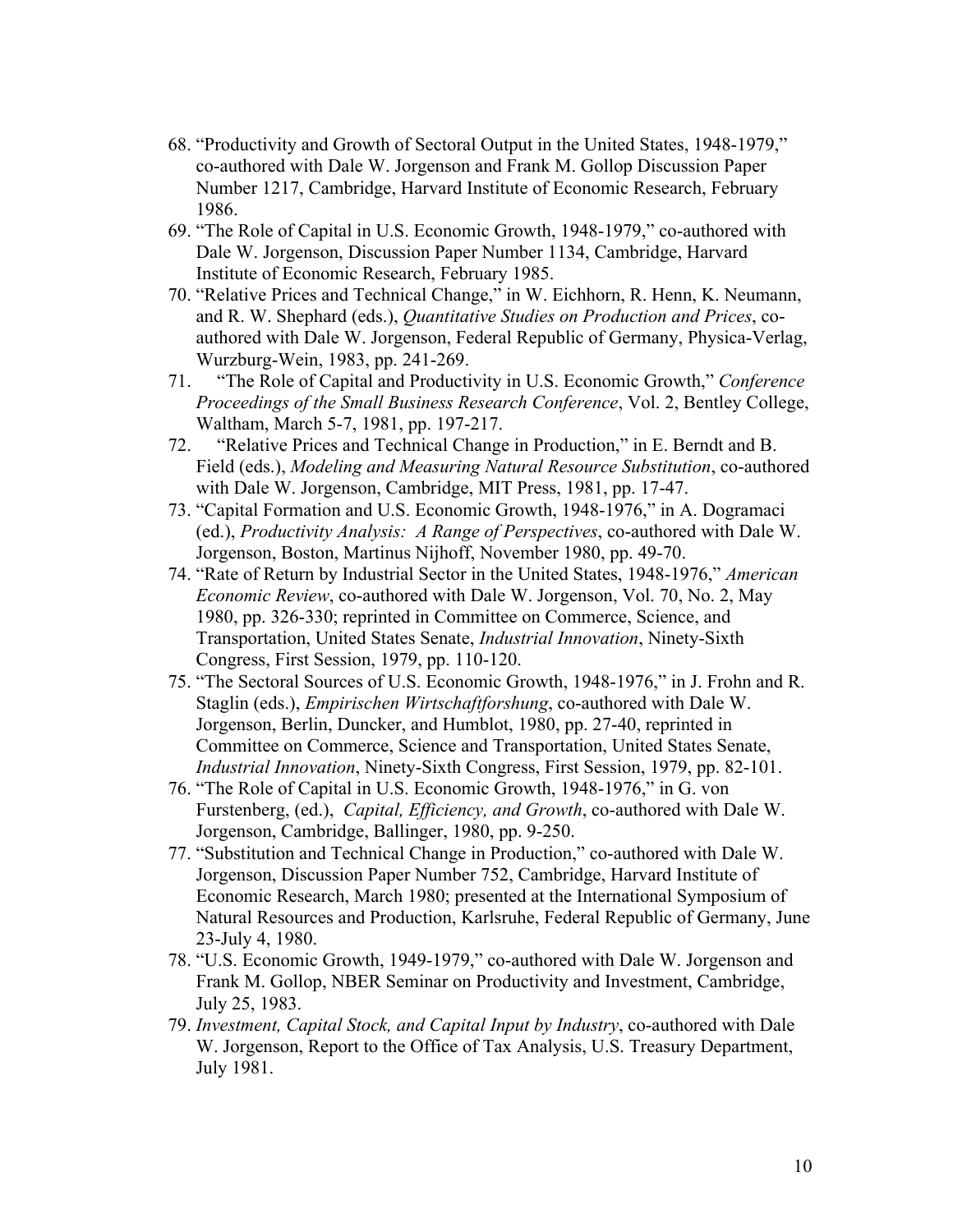#### **E-commerce, New Economy, and Digital Economy**

- 80. "E-Commerce: Measurement and Measurement Issues," paper presented at the ASSA Annual Meeting, New Orleans, LA, January 5, 2001, *American Economic Review*, May 2001, pp. 318-322.
- 81. "Measuring the New Economy in the United States," co-authored with J. Steven Landefeld, submitted as a supporting paper to the  $49<sup>th</sup>$  plenary session of the Conference of Europeans Statisticians, Geneva, Switzerland, June 11-13, 2001.
- 82. "Measuring the New Economy," paper co-authored and presented by J. Steven Landefeld, BEA Advisory Committee Meeting, BEA, Washington, DC, May 5, 2000, published in the *Survey of Current Business*, March 2001, pp. 23-40.
- 83. "Measurement, Productivity, and the New Economy," paper presented at the 10<sup>th</sup> Anniversary Conference, Valencian Institute of Economic Research, Valencia, Spain, December 18, 2000, published in Spanish.
- 84. "Government Statistics: E-commerce and the Electronic Economy," paper coauthored with Marilyn E. Manser and Thomas L. Mesenbourg, Jr., presented by Mesenbourg at the Federal Economic Statistics Advisory Committee (FESAC) meeting, Bureau of Labor Statistics (BLS), Washington, DC, June 15, 2000.
- 85. "The Digital Economy and E-Commerce from a Measurement Perspective: Keeping Up With the Changes," co-authored with Brent Moulton, presented at the Federation of Tax Administrators Conference, Nashville, TN, September 29, 1999.
- 86. "The National Accounts in a Changing Economy: How BEA Measures E-Commerce," co-authored with Ann M. Lawson, and G. Christian Ehemann, paper presented at the Brookings Program on Output and Productivity Measurement in the Service Sector, Brookings Institution, Washington, DC, September 24, 1999.

### **Highways**

- 87. *How Should We Measure Infrastructure? The Case of Highways and Streets*, BEA Working Paper 2022-2, with Robert Kornfeld, April 2022, also available as NBER Working Paper 30045, May 2022.
- 88. *Productive Highway Capital Stocks and the Contribution of Highways to Growth in GDP, Volume I*, under subcontract to Battelle Memorial Institute. subcontract no. 208937 to work order BAT-03-21, Federal Highway Administration, U.S. Department of Transportation, October 2007.
- 89. *Productive Highway Capital Stocks and the Contribution of Highways to Growth in GDP, Volume II, Documentation*, under subcontract to Battelle Memorial Institute, subcontract no. 208937 to work order BAT-03-21, Federal Highway Administration, U.S. Department of Transportation, October 2007.
- 90. *Task 1 Report, Updating Productive Highway Capital Stocks*," report written under subcontract to Battelle Memorial Institute, subcontract No. 208937, BAT-03-21, Federal Highway Administration, Department of Transportation, March 19, 2007.
- 91. *Productive Highway Capital Stock Measures*, report written under subcontract to Battelle Memorial Institute, contract DTFH61-97-C-00010, BAT-98-006, Federal Highway Administration, Department of Transportation, January 1999.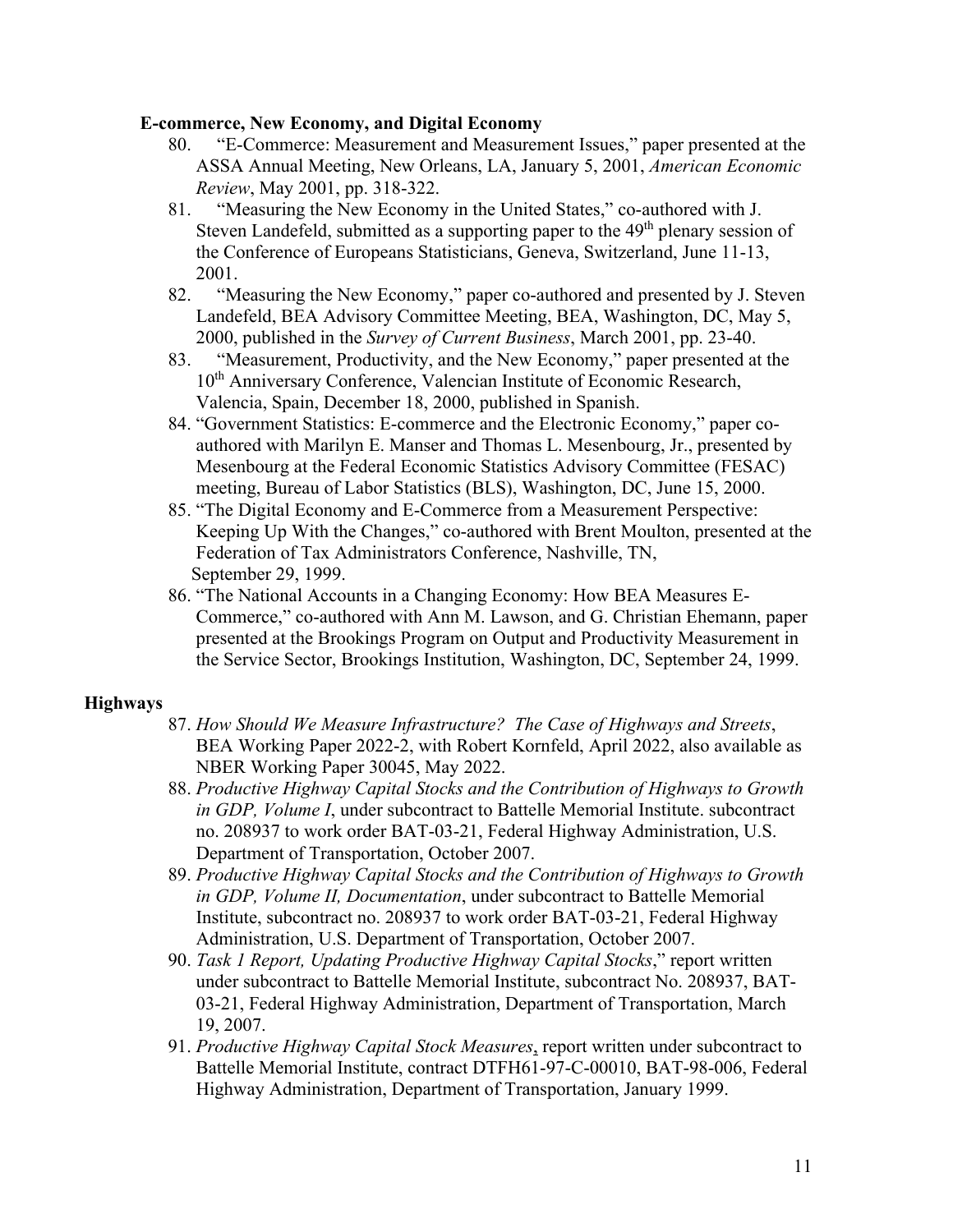- 92. "Strategies for Measuring Productive Highway Capital Stocks,**"** paper presented at the National Academy of Sciences (NAS), Transportation Research Board (TRB) and Bureau of Transportation Statistics Conference for Information Requirements for Transportation Economic Analysis, Irvine, CA, August 19, 1999.
- 93. "Productive Highway Capital Stocks Final Results," paper presented at the NBER Summer Institute, Cambridge, MA, July 20, 1999.
- 94. "Productive Highway Capital Stocks," paper presented at the Enos Transportation Foundation conference, Washington, DC, February 16, 1999.

### **R&D**

- 95. "R&D in the National Income and Product Accounts: A First Look at Its Effect on GDP," co-authored with Sumiye Okubo, in Carol Corrado, John Haltiwanger, and Daniel Sichel, eds., *Measuring Capital in the New Economy*, CRIW/NBER, University of Chicago Press, 2005, pp. 275-316.
- 96. "R&D in U.S. National Accounts," co-authored with Sumiye Okubo, paper presented at the IARIW's 28<sup>th</sup> General Conference, Cork, Ireland, August 26, 2004.
- 97. "R&D in the National Income and Product Accounts: A First Look at Its Effect on GDP," co-authored with Sumiye Okubo, paper presented at the CRIW, NBER Conference on Measuring Capital in the New Economy, April 26-27, 2002, also presented at the Winter NBER Productivity meetings, December 6, 2002.
- 98. "R&D in the National Income and Product Accounts: A First Look at Its Effect on GDP," co-authored with Sumiye Okubo, November 2002 version of the above paper presented at the Winter NBER Productivity meetings, December 6, 2002.
- 99. "R&D Satellite Accounts and Returns to Private R&D," co-authored with Sumiye Okubo, paper presented at a Society of Government Economists (SGE) session, ASSA Annual Meeting, New Orleans, LA, January 7, 2001.
- 100. "Using National Accounts to Assess the Role of R&D in the U.S. Economy," paper co-authored and presented by Sumiye Okubo at the U.S.-China Joint Policy Seminar, U.S. National Science Foundation (NSF), National Natural Science Foundation of China, October 24, 2000.

### **Other**

- 101. "Gross Domestic Product: Are Other Measures Needed?" *IZA World*, May 30, 2017, updated, May 2022, online at https://wol.iza.org/articles/gross-domesticproduct-are-other-measures-needed.
- 102. Introduction to the Special Issue of the *Review of Income and Wealth* on the *Future of the National Accounts: "W(h)ither the SNA?"*, with Peter van de Ven and Ann Harrison, Income and Wealth series 63, supplement 2, December 2017.
- 103. "Gross Domestic Product: Are Other Measures Needed?" *IZA World*, May 30, 2017, online at https://wol.iza.org/articles/gross-domestic-product-are-othermeasures-needed.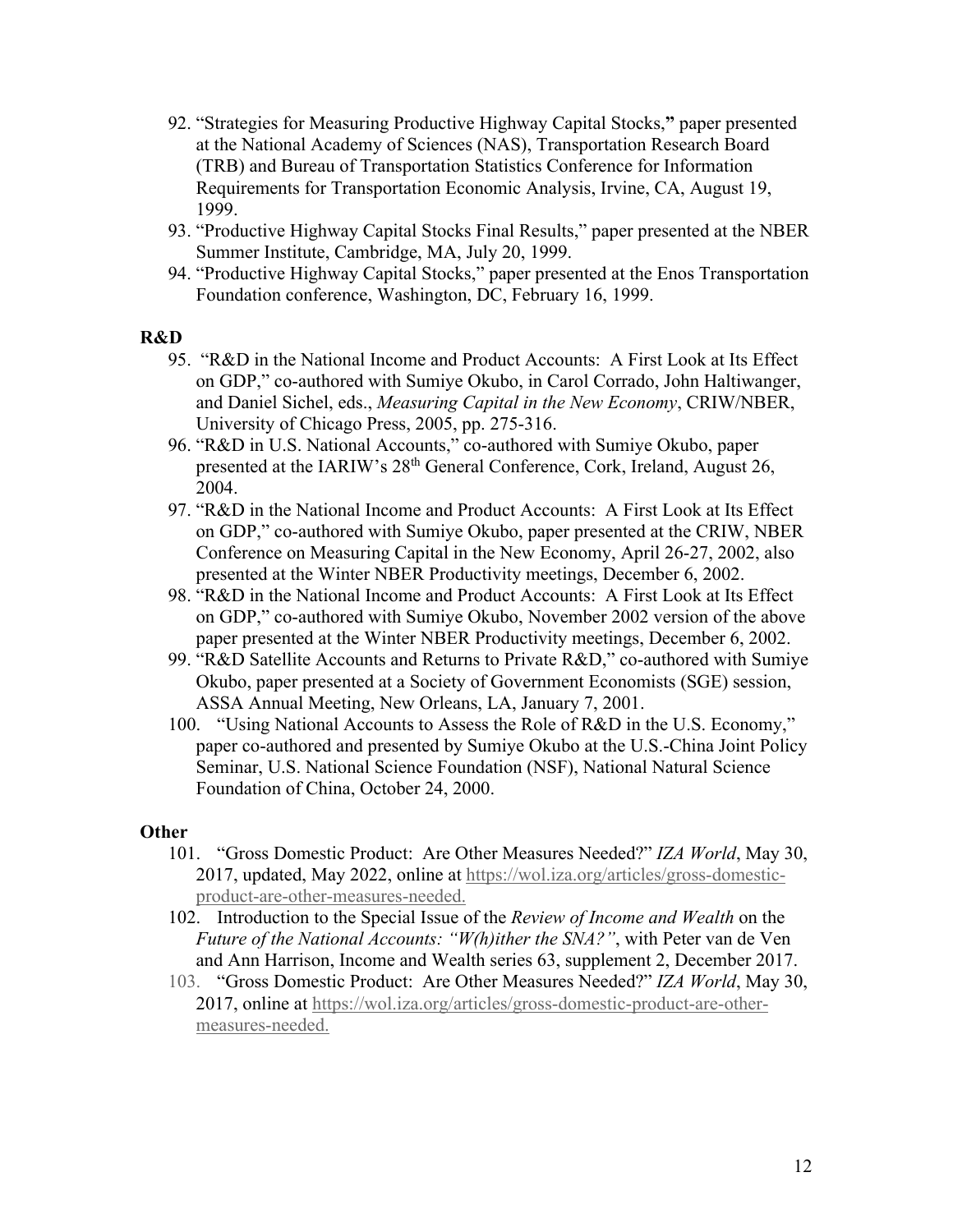- 104. "How to Measure Sustainable Progress," co-authored with Partha Dasgupta, Anantha Duraiappah, Shunsuke Managi, Edward Barbier, Ross Collins, Haripraya Gundimeda, Gang Liu, and Kevin J. Mumford, in *Letters*, *Science Magazine*, American Association for the Advancement of Science, November 13, 2015.
- 105. "Economic Surveys of Households and Industries," co-authored with Edward J. Spar, Chapter 31 in Payson, Steven, ed. *Public Economics in the United States: How the Federal Government Analyzes and Influences the Government, Volume 3, Statistical Measurement, Strategy Development, and Accountability in Government Economics*, Praeger, 2014, pp. 781-96.
- 106. "Comments on 'Productivity or Employment: Is It a Choice?'" *International Productivity Monitor*, Number 24, Spring 2013, pp. 61-64.
- 107. "Economic Analysis," pp. 23-27 and "Appendix A, B, C, and D," pp. 62-128 in Cutler Institute for Health and Social Policy, Muskie School of Public Service, University of Southern Maine *2012 Maine Child Support Guidelines Review and Recommendations*, Prepared for the Maine Department of Health and Human Services, Office for Family Independence, Division of Child Support Enforcement, July, 2012.
- 108. "National Accounts Statistics," Miodrag Lovric, ed., *International Encyclopedia of Statistical Science*, Springer-Verlag, New York, NY, 2011, pp. 937-939.
- 109. "Taking the Pulse of the Economy: Measuring GDP," *Journal of Economic Perspectives*, co-authored with J. Steven Landefeld and Eugene P. Seskin, Vol. 22, No. 2, Spring 2008, pp. 193-216.
- 110. "Accounting for Household Production: A Prototype Satellite Account Using the American Time Use Survey," co-authored with J. Steven Landefeld and Cindy M.Vojtech, *Review of Income and Wealth*, June 2009, pp. 205-25.
- 111. "Accounting for Nonmarket Household Production: A National Accounts Approach Using the American Time Use Survey," co-authored with J. Steven Landefeld and Cindy M.Vojtech, paper co-presented at the American Time Use Early Results Conference, Bethesda, MD, December 8-9<sup>th</sup>, 2005.
- 112. Panel to Study the Design of Nonmarket Accounts, Katharine G. Abraham and Christopher Mackie, eds., *Beyond the Market, Designing Nonmarket Accounts for the United States*, National Research Council of the National Academies, Committee on National Statistics, The National Academies Press, Washington, D.C., 2005. This is a panel authored book and I was a member of the panel.
- 113. "Bureau of Economic Analysis Disaster Damage Estimates," paper presented at the Forum on Risk Management and Assessments of Natural Hazards, Washington, DC, February 6, 2001.
- 114. "Ruggles & Ruggles: A National Income Accounting Partnership," *Survey of Current Business*, April 2001, pp. 14-15.
- 115. "The Status of Integrated Environmental and Economic Accounting in the USA," paper presented at the Environmental Valuation in Europe Workshop, Green National Accounting in Europe: Comparison of Methods and Experiences, Fondazione Eni Enrico Mattei, Milan, Italy, March 7, 2000.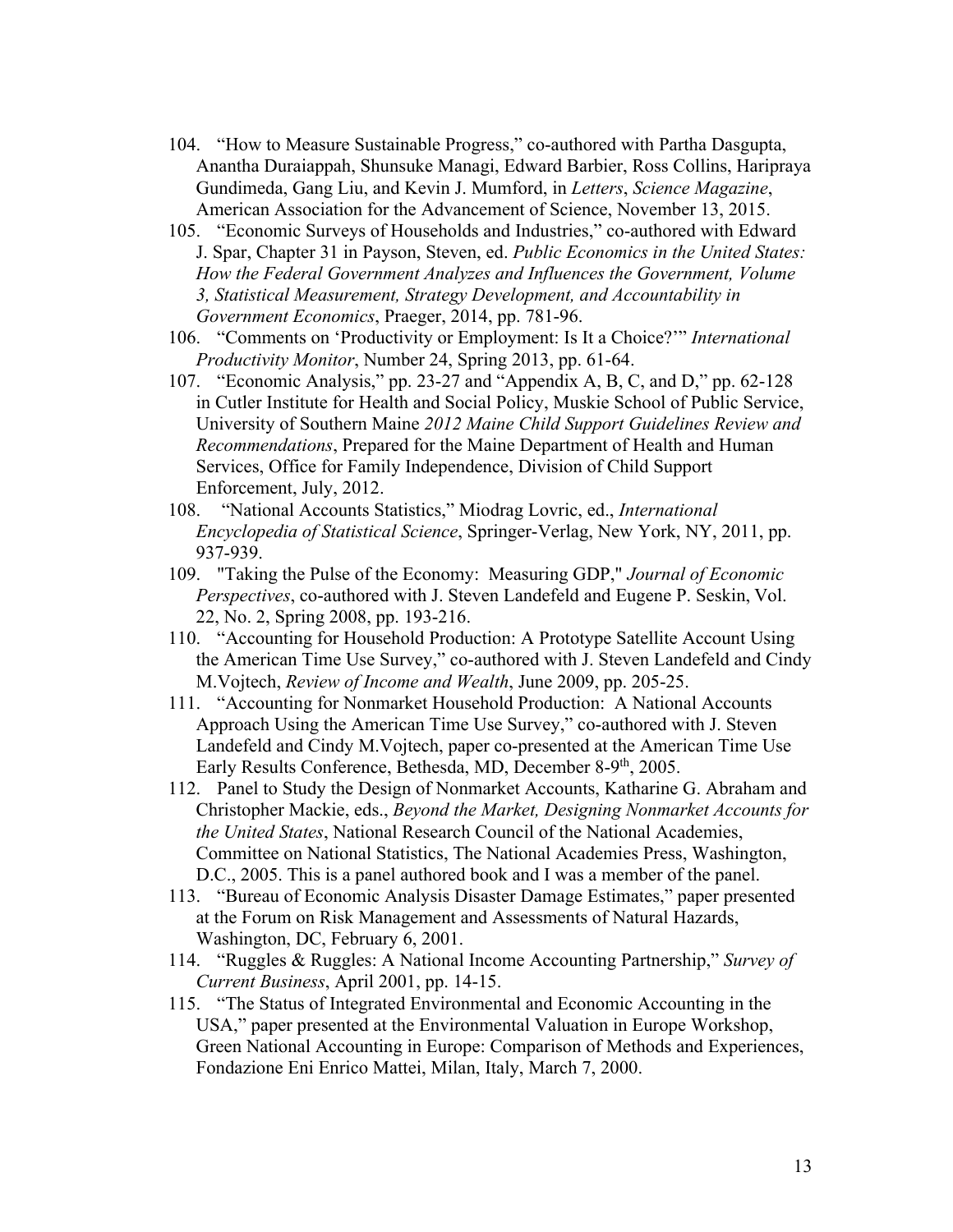- 116. "The Jorgenson System of National Accounting," in Lawrence J. Lau**,** (ed.), *Econometrics, Volume 2: Econometrics and the Cost of Capital*, The MIT Press: Cambridge, MA, 2000, pp. 111-142.
- 117. "Zvi Griliches and His Contribution to Economic Measurement," *Survey of Current Business*, January 2000, pp. 15-17.
- 118. "Through the Eyes of the Mentor**,"** *Diversity Newsletter, Working Group on Diversity Issues*, BEA, Vol. 7, No. 4, October 30, 2001.
- 119. *Econometrics and Data of the 9 Sector Dynamic General Equilibrium Model*, co-authored with Ernst R. Berndt, Edward A. Hudson, Dale W. Jorgenson, and Thomas M. Stoker, Final Report to the Macroeconomic Analysis Division, Energy Information Administration, Volume III, March 1981.
- 120. *Final Report to the Macroeconomic Analysis Division, Energy Information Administration, Volume III*, March 1981, co-authored with Ernst R. Berndt, Edward A. Hudson, Dale W. Jorgenson, and Volume III, March 1981.
- 121. "Appendix 1, Data Development for the DGEM Household Model," in *The 36 Sector Model of Household Behavior,* report by Data Resources Inc. to the Applied Economics Division, Federal Preparedness Agency, General Services Administration, 1979, pp. A1-A45.
- 122. *The 36 Sector Model of Producer Behavior, Volume I*, Report to the Applied Economics Division, Federal Emergency Management Agency, October 31, 1979.
- 123. *Fuel and Energy Use in the United States*, co-authored with Dale W. Jorgenson and Frank M. Gollop, report to the U.S. Department of the Interior, July 1, 1976.

# **BOOK REVIEWS:**

- 1. "Review of 'The New System of National Accounts' edited by John W. Kendrick," *Journal of Economic Literature*, Volume XXXV, No. 4, pp. 2052- 2053, December 1997.
- 2. "Review of 'The Total Incomes System of Accounts' by Robert Eisner," *Journal of Economic Literature*, Volume XXIX, No. 2, pp. 609-610, June 1991.
- 3. "Review of 'The Economics of Invention: A Study of the Determinants of Inventive Activity' by Geoffrey Wyatt," *Journal of Economic Literature*, Volume XVIII, No. 4, pp. 718-719, June 1988.
- 4. "Review of 'Modeling and Measuring Natural Resource Substitution'," *Journal of Economic Literature*, Vol. 20, No. 2, December, 1982, pp. 1603-1604.

### **EDITORIAL AND ADVISORY BOARDS:**

Transportation Research Board, National Research Council's Value of Transportation Infrastructure Task Force, August 2013-April 2017.

Bureau of Transportation Statistics, U.S. Department of Transportation's Transportation Advisory Committee, Sept. 2012 – September 2018.

Temporary Advisory Group, Department of Commerce, National Institute of Standards and Technology, Manufacturing Extension Program, 2011-2014.

World Wealth Report Advisory Committee, 2010-2011.

Advisory Board, *Journal of Economic Perspectives*, 2004-2007.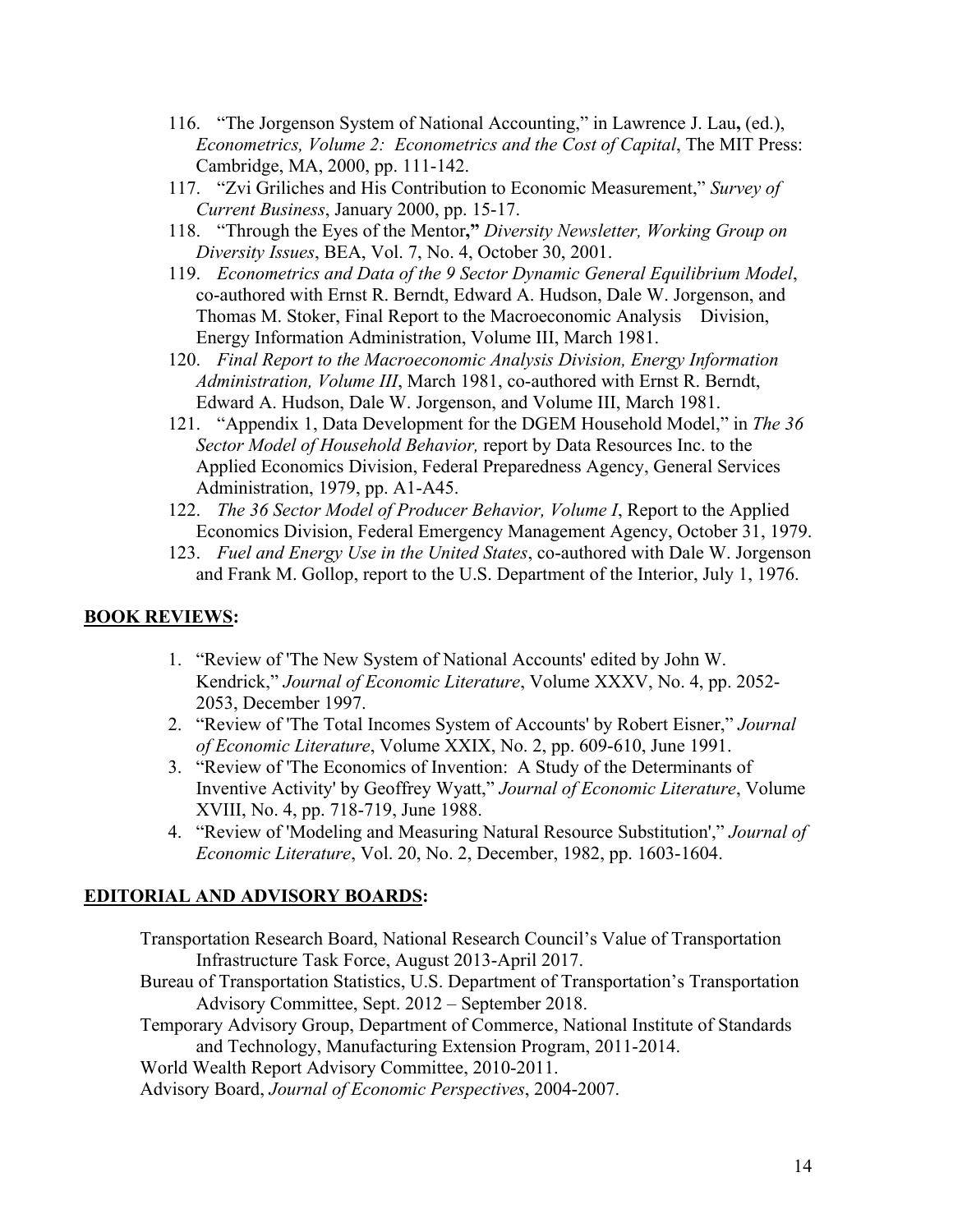Academic Advisory Panel, Federal Reserve Bank of Boston, 2005-2012. Editorial Board, *The Review of Income and Wealth*, 2000-present. Editorial Board, *Education Economics*, 1999-2015. Advisory Board, *International Productivity Monitor*, 2001-present. Group on Measurement of Non-financial Assets (Canberra group II), Organization for Economic Co-operation and Development, Expert Group advising the United Nations Statistical Commission on the revisions to the *1993 System of National Accounts, revision 1* New England Economic Partnership Board, 2006-2010 CSWEP Board, Eastern representative 1998-2000, at-large 2002-2004. Member of the Transportation Research Board's Committee on National Transportation Data Requirements and Programs, 1999-2008. Ex-officio member of BEA's Diversity Working Group, 2000-2005

#### **OTHER:**

Intersecretariat Working Group on National Accounts (ISWGNA) Sub-group on Wellbeing and Sustainability, Education and Human Capital, United Nations Statistics Division, 2020-present.

National Academies of Sciences, Engineering, Medicine, Division of Engineering and Physical Sciences, Board on Infrastructure and the Constructed Environment Committee on Defining a Renewal Strategy for Federal Facilities, 2019-present.

United Nations Economic Commission for Europe, Conference of European Statisticians, Task Force on Satellite Accounts for Education and Training, 2016-2018.

United Nations Economic Commission for Europe, Conference of European Statisticians, Task Force on Measuring Human Capital, 2014-2016.

Committee to review the Agricultural Productivity Program of the U.S. Department of Agriculture, 2013-2015.

Technical Advisor, Organization for Economic Co-operation and Development Human, Capital Consortium, 2009-August 2012.

OECD/United Nations Economic Commission for Europe/Eurostat on Measuring Sustainable Development, 2009-13.

Committee on National Statistics of the National Academies of Science Panel on Productivity in Higher Education, 2009-12.

National Research Council/Division of Behavioral and Social Sciences and Education of the National Academies of Science Panel on Developing Science, Technology, and Innovation Indicators for the Future, 2011-13.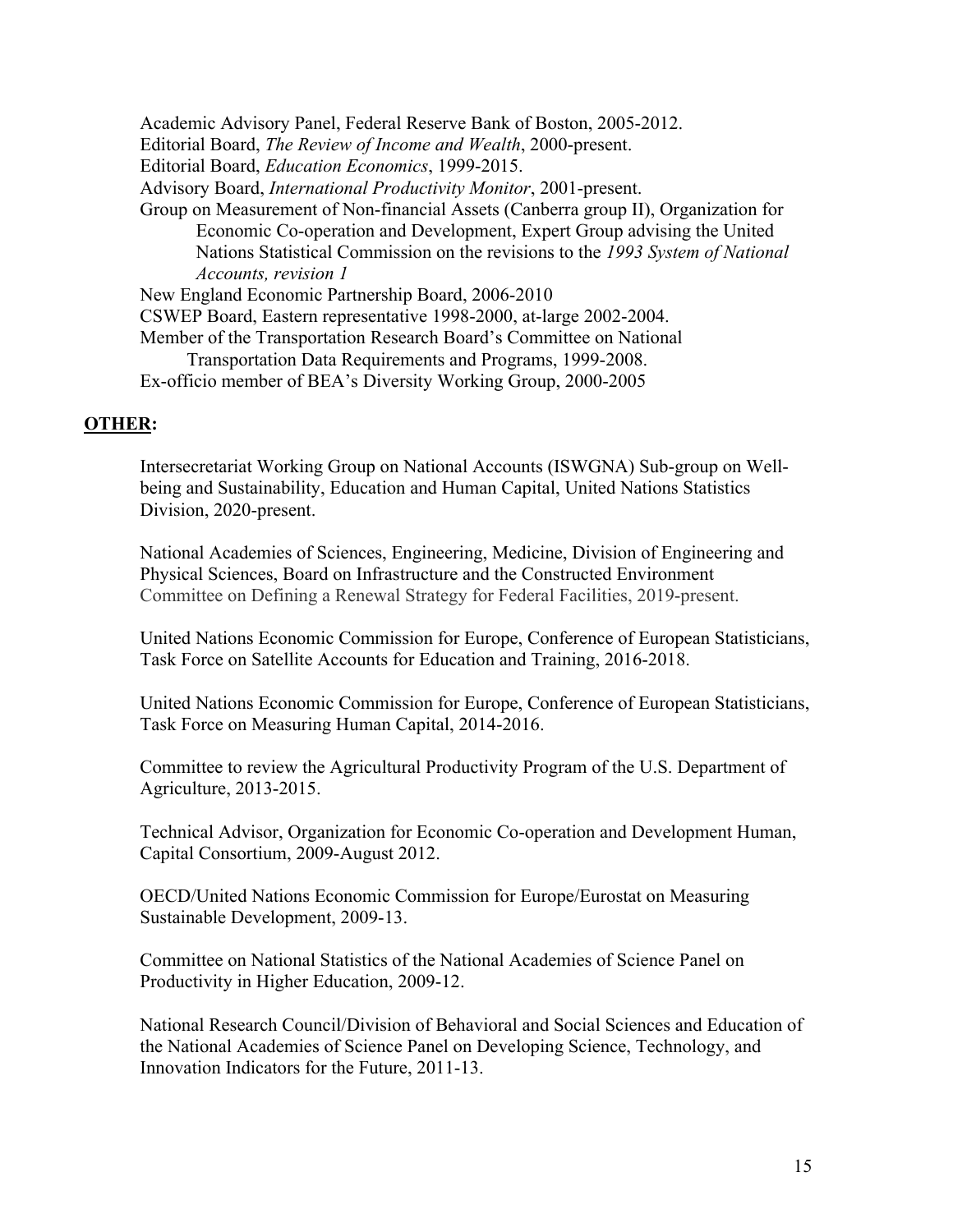Council Member, IARIW, 2006-12, 2014-2016 as past Chairperson.

American Economic Association Representative to the Council on Professional Associations on Federal Statistics, 2010-2015.

Member, American Economic Association's Economic Statistics Committee, 2006- 2011.

Member, NAS CNSTAT Panel on Nonmarket Accounts, 2002-5, Panel authored book, Abraham, Katharine and Christopher Mackie (eds.) *Beyond the Market: Designing Nonmarket Accounts for the United States*, 2005.

Liaison/BEA organizer for two new advisory committees which began operation in Spring of 2000: the BEA Advisory Committee and FESAC, a joint BEA, BLS, and Census committee.

Member of the Canberra city group on capital stocks, 1999-present, acknowledged contributor to the OECD *Capital Stock Manual*, 2001.

BEA (US) representative to the London city group on environmental accounting, 1999 present, which produced *Integrated Environmental and Economic Accounting 2003*, (*SEEA 2003*), United Nations, European Commission, International Monetary Fund, OECD, World Bank, draft, 2003.

Creation and management of the ASA/BEA/NSF fellowship program which was initiated in July 1999.

Coordinator of BEA funding of research by NSF principal investigators, 1999-2005.

Designer of the CSWEP Carolyn Shaw Bell Award, given to an individual who has furthered the status of women in the economics profession, and Chair of the Award Committee, 1998-2002.

NSF Economics Program Officer who shepherded the Creating Career Opportunities for Female Economists (CCOFFE) junior faculty mentoring grant proposal through its early phase, 1996.

Facilitator at the national AEA, CSWEP, NSF, CCOFFE mentoring workshop, ASSA Annual Meeting, Chicago, IL, January 1998.

Co-organizer and Senior Mentor at the regional AEA, CSWEP, NSF, CCOFFE mentoring workshop for female assistant professors, Eastern Economic Association Meetings, March 13-14, 1999.

BEA mentoring program, 2000-2005.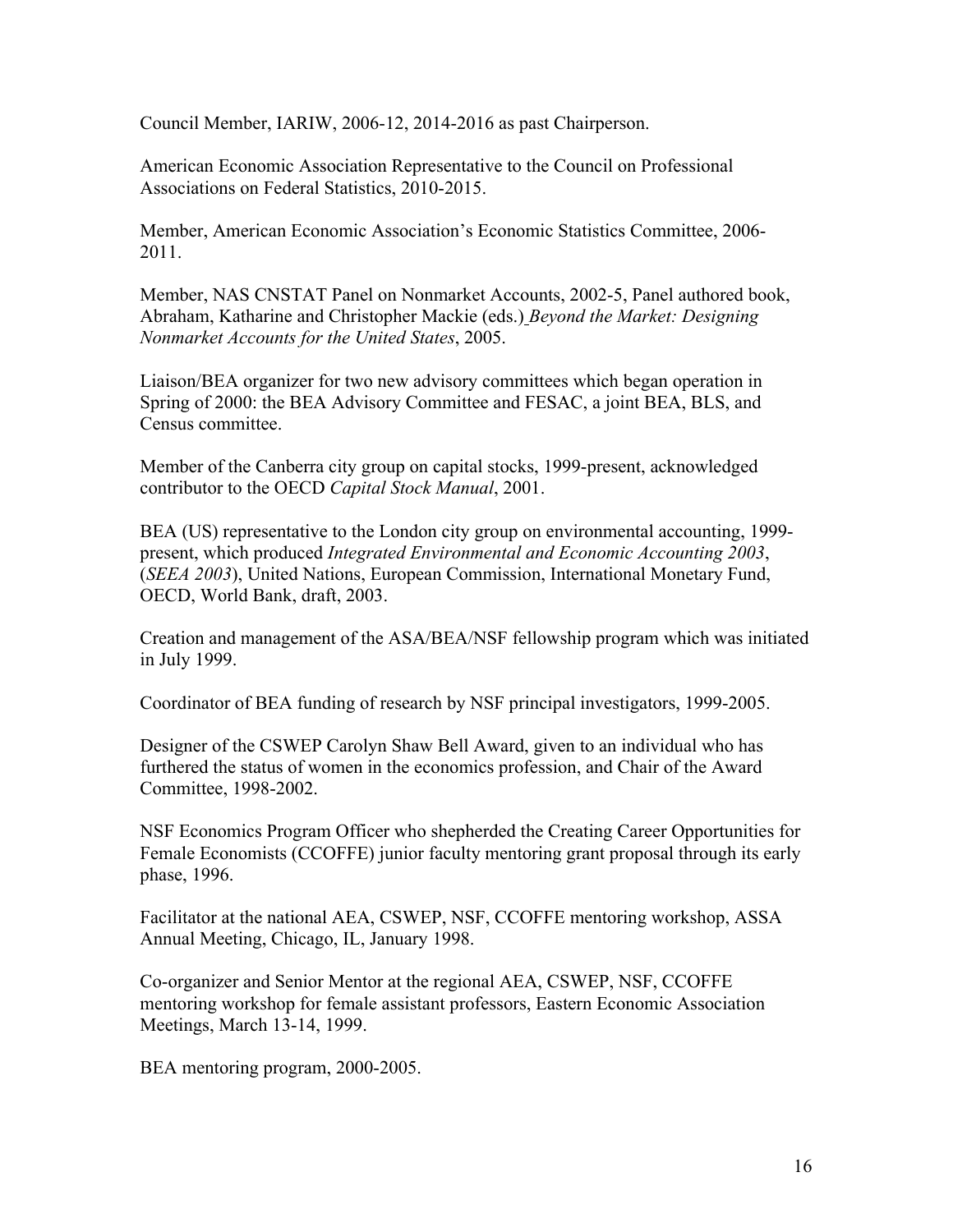Member, Integrated Management Team, Muskie School of Public Service, 2008-2014.

#### **MEMBERSHIPS:**

American Economic Association Research Associate, NBER Conference on Research in Income and Wealth, elected International Association for Research in Income and Wealth Research Fellow, IZA Institute of Labor Economics, elected International Association of Feminist Economists Committee on the Status of Women in the Economics Profession

### **SELECTED REVIEW ACTIVITY:**

American Economic Review, Quarterly Journal of Economics, Review of Economics and Statistics, Review of Income and Wealth, Economic Journal, Canadian Journal of Economics, Economic Inquiry, Feminist Economics, Quarterly Journal of Business and Economics, Journal of Productivity Analysis, Economics Letters, Economics of Education Review, World Bank, China Economic Review, International Productivity Monitor, Routledge, National Science Foundation Economics Program program officer, Panelist, Professional Opportunities for Women in Research and Education, Science of Science and Innovation Policy, NSF/Census Research Network review, National Institutes of Health, Alfred P. Sloan Foundation, The Glaser Progress Foundation, B.E. Press, Economic Letters, Committee on National Statistics of the National Academies of Science, Journal of Regional Analysis, Society of Government Economists, Transportation Research Record/Transportation Annual Meeting, African Educational Research Journal, Journal of Applied Econometrics, International Regional Science Review, Annals of Global Health, Economics and Statistics, Macroeconomic Dynamics, Growth and Change: A Journal of Urban and Regional Policy, Economics of the Household

### **THESIS:**

*The Role of Capital in U.S. Economic Growth, 1948-1976*, Economics, Boston College, July 1980.

### **NSF GRANTS:**

"Extensions of Economic Growth Analysis: Human Capital and Computers," Research Opportunities for Women, Career Advancement Award, July 1, 1989 - December 31, 1990, SES-8908462.

"U.S.-U.K. Cooperative Research: New Measures of Educational Output and Investment for the U.K." International Program, October 15, 1997 - September 30, 2000.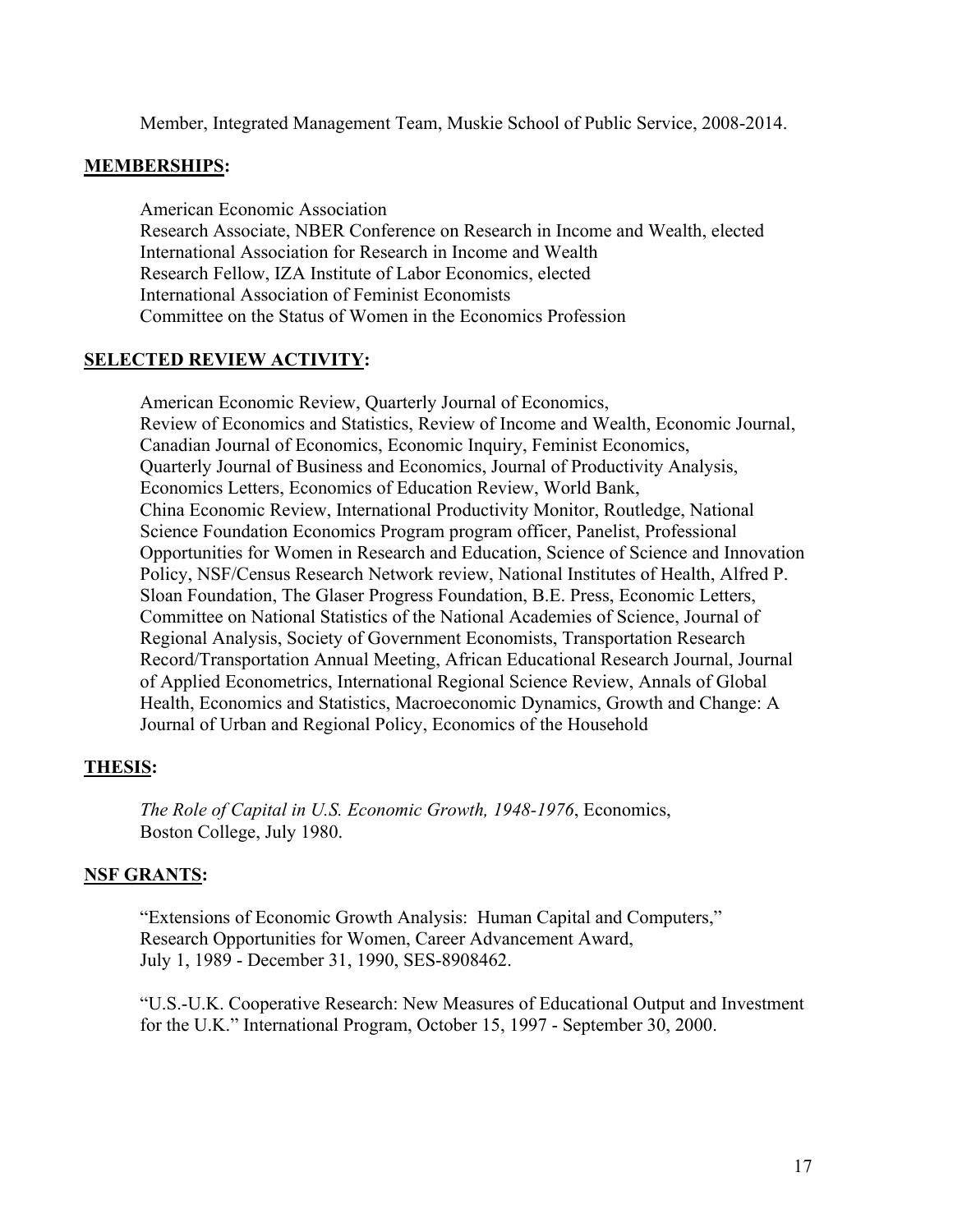# **NATIONAL NATURAL SCIENCE FOUNDATION OF CHINA GRANTS:**

"China Human Capital Index System and Application Research," Grant # 71273288, January 2013 - December 2016.

Director's Grant, "Process Management Review for Data Research Centers Sponsored by the National Natural Science Foundation," Grant # 71740005, July 2017 - December 2018.

"Measuring Human Capital in China: Further Investigations," Grant # 71773151, January 2018 - December 2021.

"A Study On The Measurement of Human Capital Incorporating Educational Quality and Corporate Management Skills," Grant # 72111540274, January 2022 - December 2023.

### **SELECTED CONTRACTS OR SUBCONTRACTS:**

 Consultant/Sub-contractor, CDM Smith, on project "Update of Valuation of U.S. Army Corps of Engineers Capital Stock," CDM Smith subcontract, March 15, 2017-September 30, 2017.

 "Senior Expert to Review the Results and Analysis of Human Capital Accounts," World Bank contract, January 16, 2017-June 15, 2017.

"Human Capital: Review of Major Measures and a Proposal for a World Bank Measure," World Bank contract, September 24, 2015-May 31, 2016.

"Update of Valuation of U.S. Army Corps of Engineers Capital Stock and Estimation of Return on Investment," subcontract with CDM, November 2011- September 2012.

"Validation Study of the "SAS Programming and Documentation for 'Accounting for Human Capital: Expanded Methods for Measuring Study,'" for the Bureau of Economic Analysis, September 2009-February 1, 2010.

"Analysis of Issues Related to the Strategic Multimodal Analysis," for the Federal Highway Administration, U.S. Department of Transportation, through Battelle Memorial Institute, January 13, 2008-May 31, 2008, subcontract No. 215566, BAT-03.

"Contributions of Highway Investment to Sustainable Economic Growth," for the Federal Highway Administration, U.S. Department of Transportation, through Battelle Memorial Institute, December 2006-October 31, 2007, subcontract No. 208937, BAT-03-21. "Quality-Adjustment of the Public Capital Stock," for the Federal Highway Administration, U.S. Department of Transportation, through Battelle Memorial Institute, July 1, 1997 - April 1, 1998, BAT-97-015.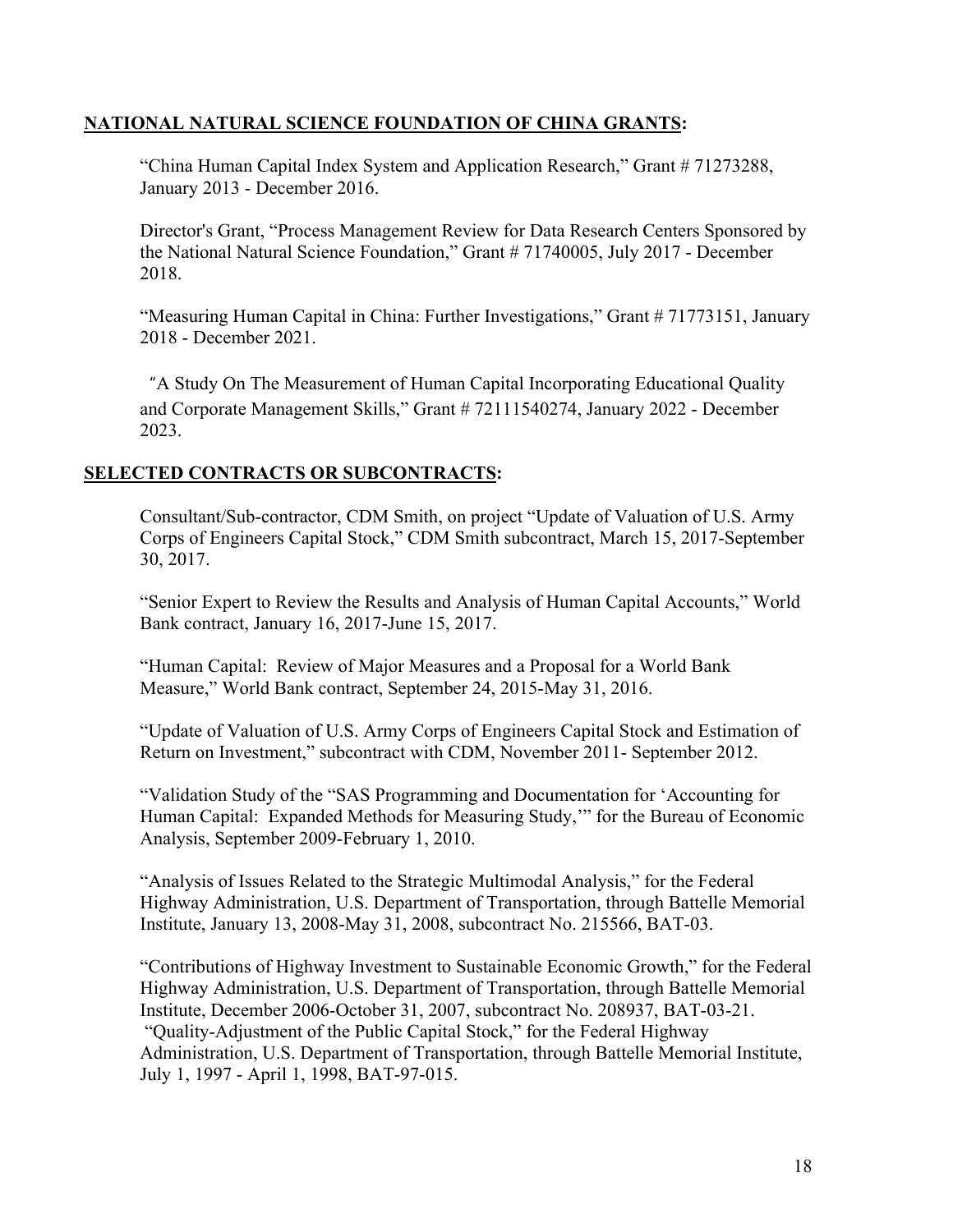# **COMPLETED PH.D. THESES SUPERVISED AS FIRST READER:**

John Wong, *A Simulation Model of National Health Insurance*, Law, Policy and Society Program, Northeastern University, completed February 1990.

Kamlesh Misra, *A Logit Analysis of Housing Choice in Rio de Janeiro, Brazil,* Economics, Northeastern University, completed November 1990.

Caroline Beetz, *Comparative Advantage in Computer Hardware Manufacture*, Economics, Northeastern University, completed April 1991.

Anthony Carilli, *A Cross-Sectional Analysis of the Effects of Taxation on Saving: The Cost of a Flat Tax*, Economics, Northeastern University, completed February 1991.

Roland A. Santos, *The Dynamics of Banking*, Economics, Northeastern University, completed August 1992

Anthony Cicerone, *Measuring Racial Price Discrimination in the Boston Housing Market*, Economics, Northeastern University, completed February 1994.

Laura Schultz, *Measuring Rates of Return to R&D*, Economics, George Washington University, completed August 2007, (co-chair).

Nona Tsotseria, *The Chronic Care Model, How It Affects Quality of Diabetes Care For Persons With Serious Mental Illnesses In Mainecare*, Public Policy, Muskie School of Public Service, University of Southern Maine, completed April 2013.

Lisa Pohlmann, *Women Leaders of Environmental Advocacy Organizations: A Qualitative Study*, Public Policy, Muskie School of Public Service, University of Southern Maine, completed December 2013.

Barbara Granville, *The Personal and Professional Characteristics of Master Therapists*, Public Policy, Muskie School of Public Service, University of Southern Maine, completed December 2014.

Mary DeRose, *A Place Called Crockett's Corner: A Case Study of Landscape Change in a Defined Area of South Portland, Maine, 1624-2013*, Muskie School of Public Service, University of Southern Maine, completed December 2015.

# **COURSES TAUGHT:**

Microeconomics: Principles, Intermediate, Introductory Graduate, MA, MBA, Ph.D.; Industrial Organization, Regulation and Antitrust, Women in the Labor Force, Government Expenditures, and Taxation, undergraduate; Money and Banking, undergraduate, Health Economics and Public Policy, MBA; Government Expenditures and Taxation, MA/Ph.D.; Computer Training for Economists, MA, Ph.D., MBA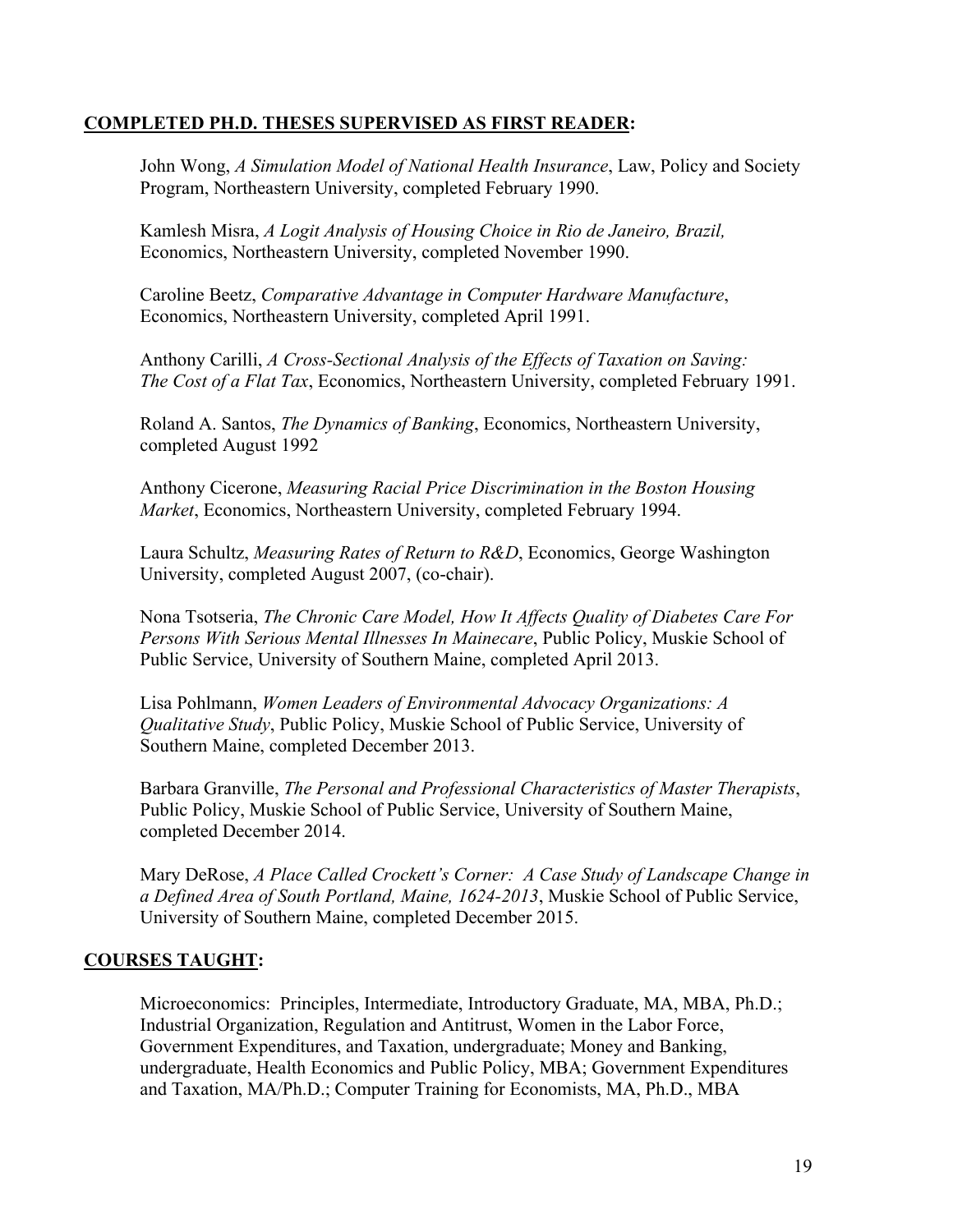Economics, Research Design, MA, Economics and Public Policy, MA., Economic Foundations for Public Policy Research, Ph.D., Applied Statistics for Management and Policy, MA; Seminar in Quantitative Methods (Statistics), Ph.D., Advanced Quantitative Methods (Regression Analysis), Ph.D., Economic and Business Data and Methodology, BA, MA, An Introduction to National Accounts BA, MA, Ph.D. (Joint Program in Survey Methodology one day course), National Income Statistics (online 3-week course through statistics.com, open to anyone), Co-taught Topics in Human Capital, MA level, Co-taught Topics in Labor Economics, MA level.